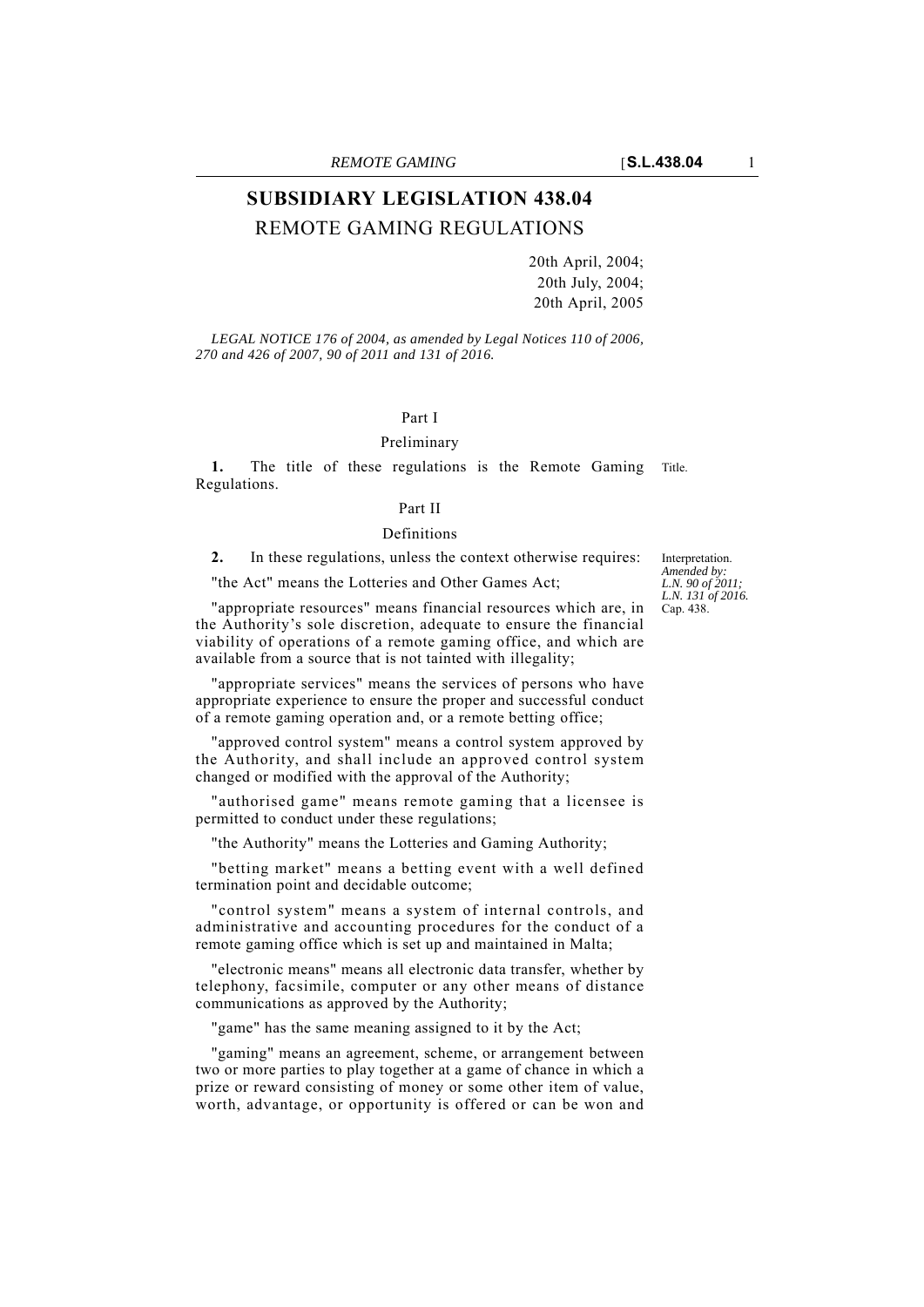become the property of the winner under defined conditions established for the purpose of the game;

"gaming records" means all records directly or indirectly related to remote gaming and to bets provided by a licensee and to player account information, wagers placed and to the outcomes of games played;

"gaming system" means a computer system or systems of computers by means of which remote gaming is conducted, and shall include all its associated components, its operating systems and applications software;

"inspector" has the same meaning assigned to it by article 17 of the Act;

"key official" means a person nominated by the licensee who is a director of the licensee and resident in Malta;

"licensee" means a person to whom the Authority has issued a remote gaming licence;

"means of distance communications" has the same meaning assigned to it by the Act but shall not include press advertising with an order form or catalogue and phone-ins during radio and television programmes:

"the Minister" means the Minister responsible for finance;

"monitoring system" means an electronic system, a computer system or a communication system that is designed or adapted for use to receive data from or send data to a licensee's system, as may be required by the Authority for the fulfilment of its functions;

"player" means any person who is over eighteen years of age and who takes part in remote gaming;

"player's account" means a record kept by the licence holder, which record shall at all times be accessible to the player, which shows the player's credit against such licence holder, taking into account all wagers placed and all prizes won by such player and any other debits or credits as may be permitted by these regulations or approved by the Authority;

"pool betting" means betting made on terms where all or part of the winnings shall be determined by reference to the aggregate of stakes paid or agreed to be paid by the person betting, and which shall be divided among the winners;

"remote betting" me.ans the negotiation or receiving of any bet by a means of distance communications;

"remote gaming" means any form of gaming by means of distance communications;

"remote gaming equipment" means a machine or other device whether electronic, electrical or mechanical, computer software, or any other mechanism, device or item, used or suitable for use, in the operation of an authorised game and which is situated in Malta;

"remote gaming licence" means the licence granted to a licensee by the Authority to conduct remote gaming;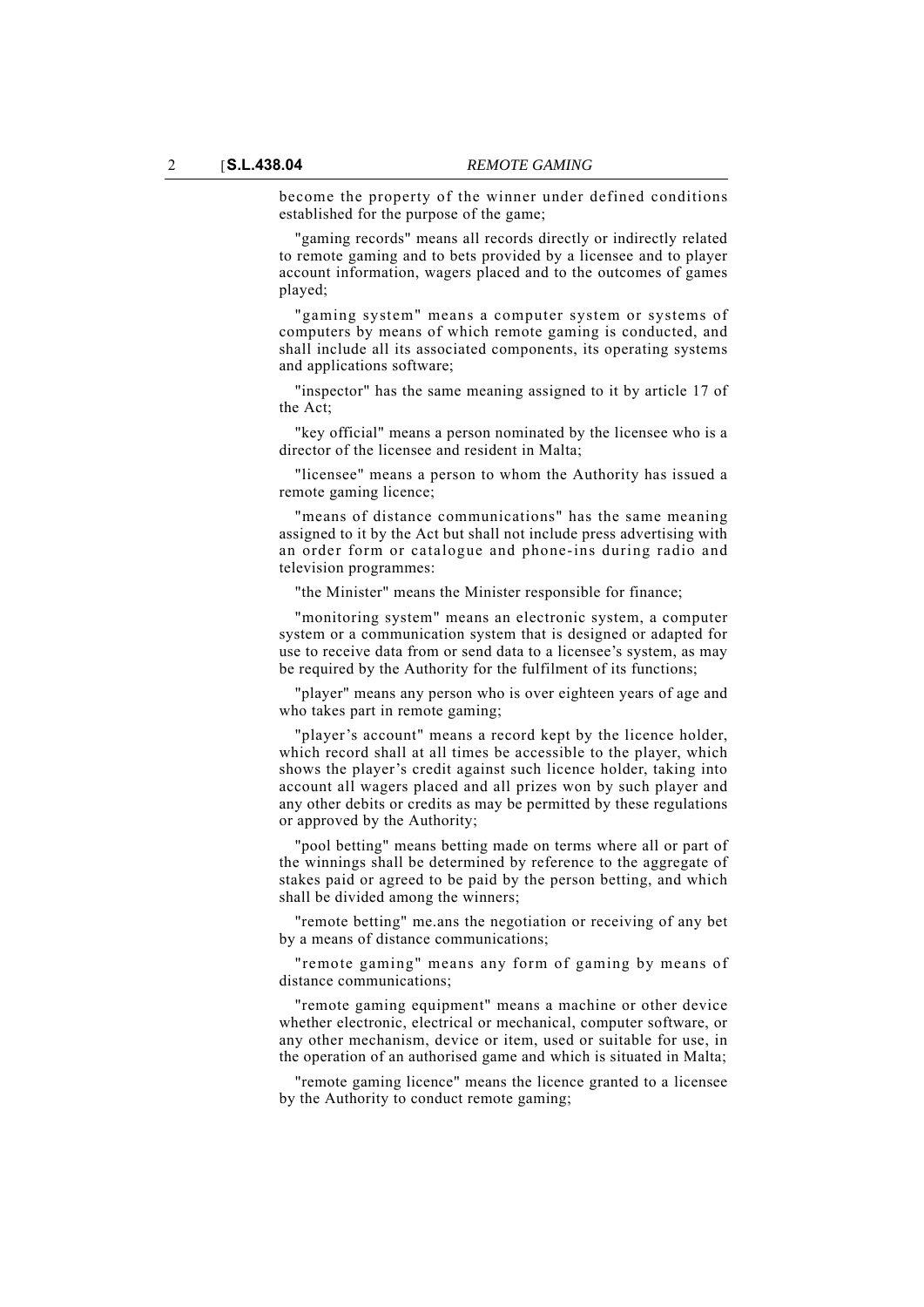"remote gaming related activities" means any activity or business that the Authority considers reasonably related to the operation of remote gaming, or any business that offers goods or services to

persons who participate in licensed remote gaming; "qualifying shareholding" means a direct or indirect shareholding in a company which represents five *per centum* or more of the share capital issued by such company or of the voting rights attaching to such share capital or which makes it possible to exercise a significant influence over the management of the company, provided that where the rights held as to the percentage of votes, to profits available for distribution and to rights to assets available for distribution on a winding up in respect of such holding are not identical, the highest percentage figure shall be deemed to be the percentage of equity holding held, and "qualifying shareholder" shall be construed accordingly;

"stake" has the same meaning assigned to it by the Act.

### Part III

### Licensing

**3.** No person shall operate or promote or sell or abet remote gaming in or from Malta unless such person is in possession of a valid licence of the relevant class, as set down in the First Schedule, issued by the Authority or is in possession of an equivalent authorisation by the government or competent authority of an EEA Member State, or any other jurisdiction approved by the Authority. Any person who acts in breach of the provisions of this regulation shall be guilty of an offence against the Act:

Provided that the Authority may impose such proportionate requirements and conditions, in conformity with European Union law, as it may deem necessary in fulfillment of its functions under the Act, or as the Minister may direct the Authority by virtue of article 12 of the Act, in respect of games authorised under any law enacted by a Member State of the European Union or a Member State of the European Economic Area or any other jurisdiction or territory approved by the Authority:

Provided further that such requirements and conditions shall be compatible with international obligations.

**4.** To qualify for a licence, an applicant must be a body corporate established in Malta in terms of the Companies Act.

**5.** (1) Any person who wants to obtain a licence referred to in Applications. regulation 3 shall apply in writing to the Authority.

Applications for a licence must be made on forms provided by the Authority and shall include information concerning the following:

- (i) personal background information;
- (ii) financial information;
- (iii) participation in legal activities, including but not limited to, any interest or equity in any other

**Operations** *Amended by: L.N. 90 of 2011.*

Qualifications. *Substituted by: L.N. 270 of 2007.* Cap. 386.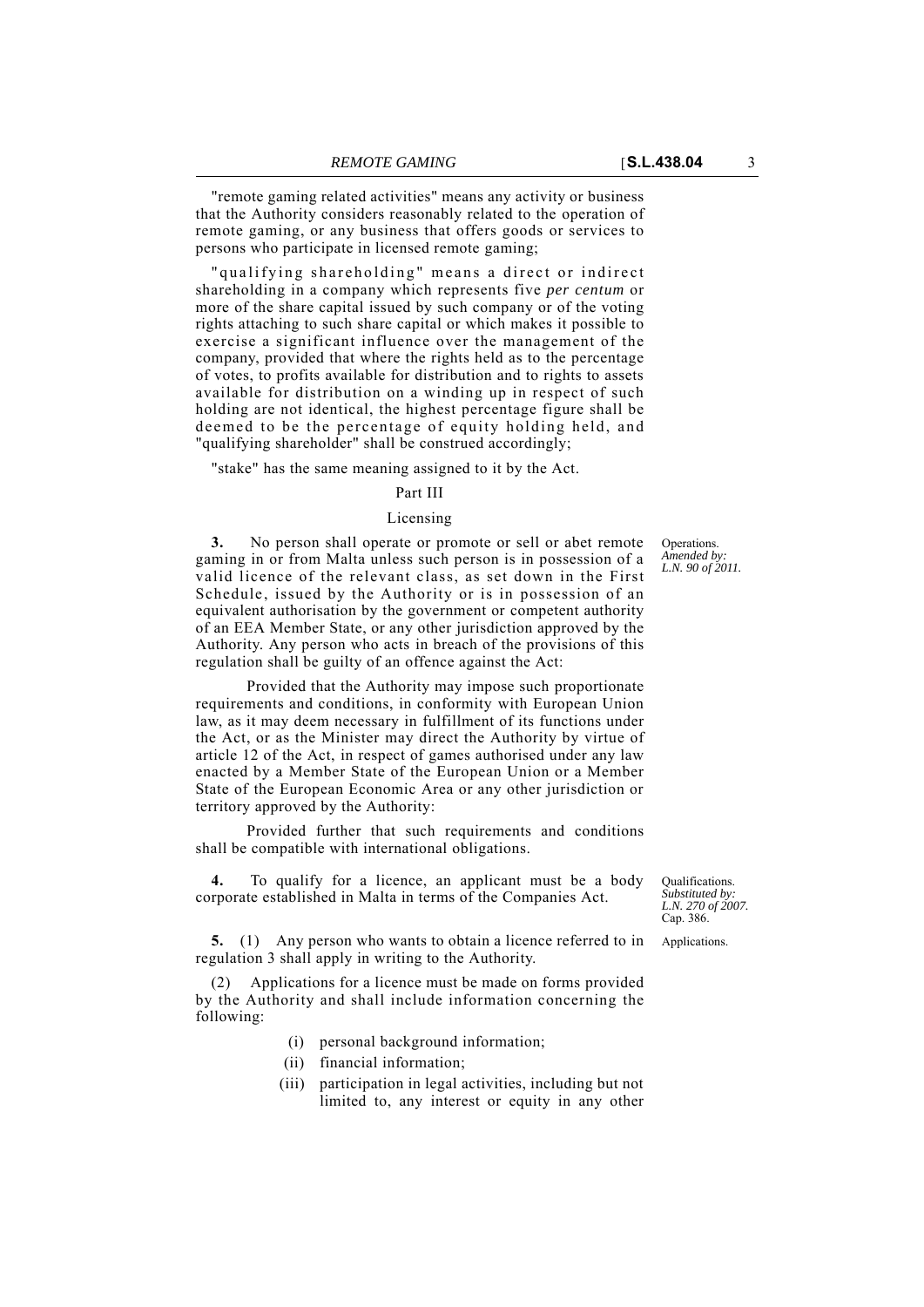commercial activity;

- (iv) criminal record information;
- (v) information concerning all pecuniary, equity and other interests in the applicant; and
- (vi) any other information required by the Authority, for every director, key official and chief executive officer of the applicant and for every shareholder with five *per centum* or more ownership of, or controlling interest in the applicant:

Provided that the Authority may, at its sole discretion, require that all beneficial owners of shares in the applicant provide the information herein mentioned.

An applicant may claim privilege afforded to him by any other law in refusing to answer questions made, or supplying information requested by the Authority in conjunction with its application. However, a claim of privilege with respect to same may constitute sufficient grounds for denial of a licence.

**6.** (1) The Authority shall not process any application under these regulations or issue any licence being applied for, unless the relevant non-refundable application fee is paid to the Authority as set down in the Second Schedule.

Without prejudice to any other provision of these regulations, the licensee shall pay to the Authority the relevant licence fees, renewal fees, approval fees and any other administrative fees as laid down in the Second Schedule.

(3) The Authority may, when objectively reasonable, require applicants or licensees to pay the actual costs and any other expenses incurred in conducting analyses, inspections and investigations into their backgrounds, suitability and qualifications to obtain and maintain a licence.

Period of licence. **7.** (1) A licence granted by the Authority shall be for a fiveyear period.

> (2) On the expiration of such term a licence may be renewed by the Authority for further five-year periods at a time:

> Provided that any such renewal shall in all cases be subject to the continued compliance by the licensee, during the preceding original or renewed term of the licence, with the provisions of the licence, of the Act and of these regulations, and with any directive issued by the Authority in terms of the Act or of these regulations and which are applicable to such licence.

> (3) Renewal applications shall be made in the form specified by the Authority and shall be received by the Authority at least sixty days before the expiration of the current licence.

> **8.** (1) The Authority shall not issue or renew a licence applied for under these regulations unless it is reasonably satisfied that all persons involved in the applicant company are fit and proper persons.

Fees. *Substituted by: L.N. 90 of 2011.*

Granting of licence.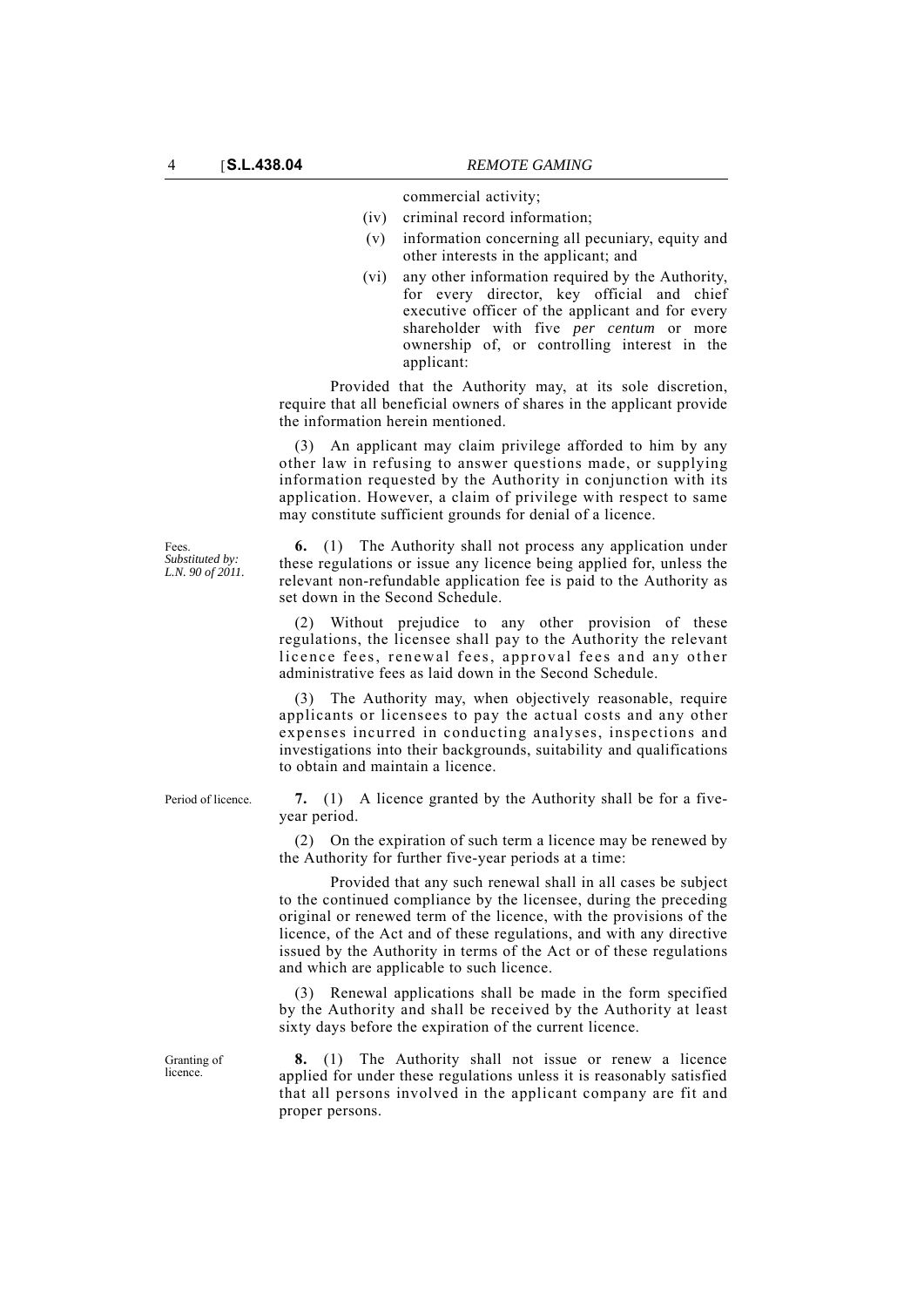Conditions of licence

(2) In determining whether the applicant is a fit and proper person, the Authority shall have regard to the following matters:

- (*a*) the character of the persons vested with executive powers in the applicant, and the business reputation of such persons;
- (*b*) the current financial position, financial background and business reputation of the applicant's promoters, shareholders and directors;
- (*c*) whether the applicant has the appropriate business ability to conduct remote gaming successfully;
- (*d*) whether the applicant has, or is able to obtain, appropriate resources and is able to maintain minimum required reserves as may be established by the Authority in order to ensure that players shall have winnings paid and deposits returned;
- (*e*) the commitment of the applicant to maintain a physical presence in Malta;
- (*f*) whether the applicant is, in the Authority's opinion, untainted with illegality;
- (*g*) whether the applicant has followed policies and will take affirmative steps to prevent money laundering and other suspicious transactions; and
- (*h*) whether the applicant has the capacity and the internal control structures to enable it to comply with the policies and directives which the Authority deems appropriate.

**9.** (1) In granting a licence the Authority may subject it to such conditions as it may deem appropriate, and after the grant of such licence the Authority may from time to time vary or revoke any condition so imposed, or impose new conditions:

Provided that whenever the Authority deems it appropriate to vary any condition or impose any new condition in the licence, the Authority shall, unless such variation or imposition of a new condition has been requested by the licensee himself, by notice in writing inform the licensee of its intention to vary the said condition or to impose the said new condition, calling upon the said licensee to show cause, within such period being not less that twenty days after the issue of the notice as may be specified in the same notice, why such condition should not be varied or such new condition should not be imposed, and the Authority shall consider any representations made by the licensee within the period specified in the notice, before varying the condition or before imposing the new condition.

(2) A licence granted by the Authority may impose conditions relating to, *inter alia*:

- (*a*) the proper operation of interactive games;
- (*b*) the protection of players;
- (*c*) the prevention of money laundering;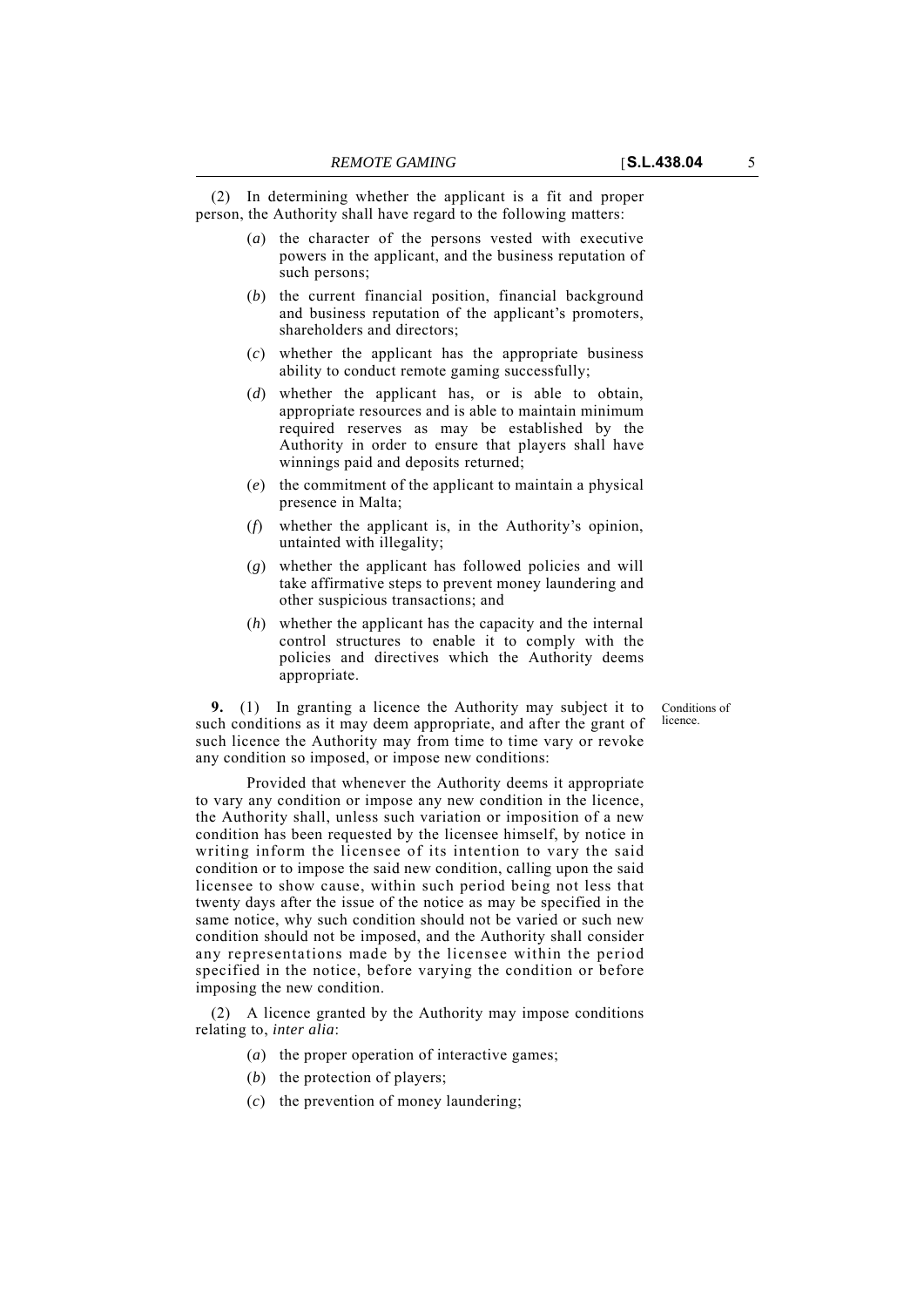(*d*) exigencies of public interest.

Revocable privilege.

**10.** (1) The granting of a licence is a revocable privilege, and no holder thereof shall be deemed to have acquired any vested rights therein or thereunder.

(2) The burden of proving the licensee's qualifications to hold a licence shall rest at all times on the licensee.

Assignment and transfer prohibited. *Amended by: L.N. 90 of 2011.*

**11.** (1) A licence granted by the Authority may not be assigned or transferred in any way whatsoever to any other person without the prior written consent of the Authority, and any such assignment or transfer to any other person without the Authority's consent shall be considered null and void and constitute sufficient grounds for the Authority to cancel that licence.

(2) Without prejudice to the regulations of this part of the regulations, it shall be the duty of the licensee to notify the Authority forthwith of:

- (*a*) any change in the Board of Directors or management of the licensee, or any material changes in the information and documentation provided in terms of regulation 5(1) and (2), or any other information or documentation provided by the licensee in terms of any other provision of the Act, or in terms of conditions attached to the licence;
- (*b*) any resolution or intended resolution, or any application or intended application to the Court, or any other action for the dissolution and winding up of the licensee, as soon as they become aware of such changes, resolutions or intended resolutions, applications or intended applications or actions.

(3) Notwithstanding anything contained in any other law, the approval in writing of the Authority shall be required before any person may lawfully:

- (*a*) transfer a qualifying shareholding in the licensee;
- (*b*) increase an existing holding which is not a qualifying shareholding so as to cause it to become a qualifying shareholding in such licensee;
- (*c*) increase an existing qualifying shareholding in such licensee so as to cause it to equal or exceed five *per centum* of the share capital issued by the licensee or of the voting rights attaching to such share capital, or to cause the licensee to become that person's subsidiary;
- (*d*) reduce an existing qualifying shareholding in such licensee so as to cause it to fall below five *per centum* of the share capital issued by the licensee or of the voting rights attaching to such share capital;
- (*e*) reduce an existing qualifying shareholding in such licensee so as to cause it to cease to be a qualifying shareholding.
- (4) It shall also be the duty of the licensee to obtain the prior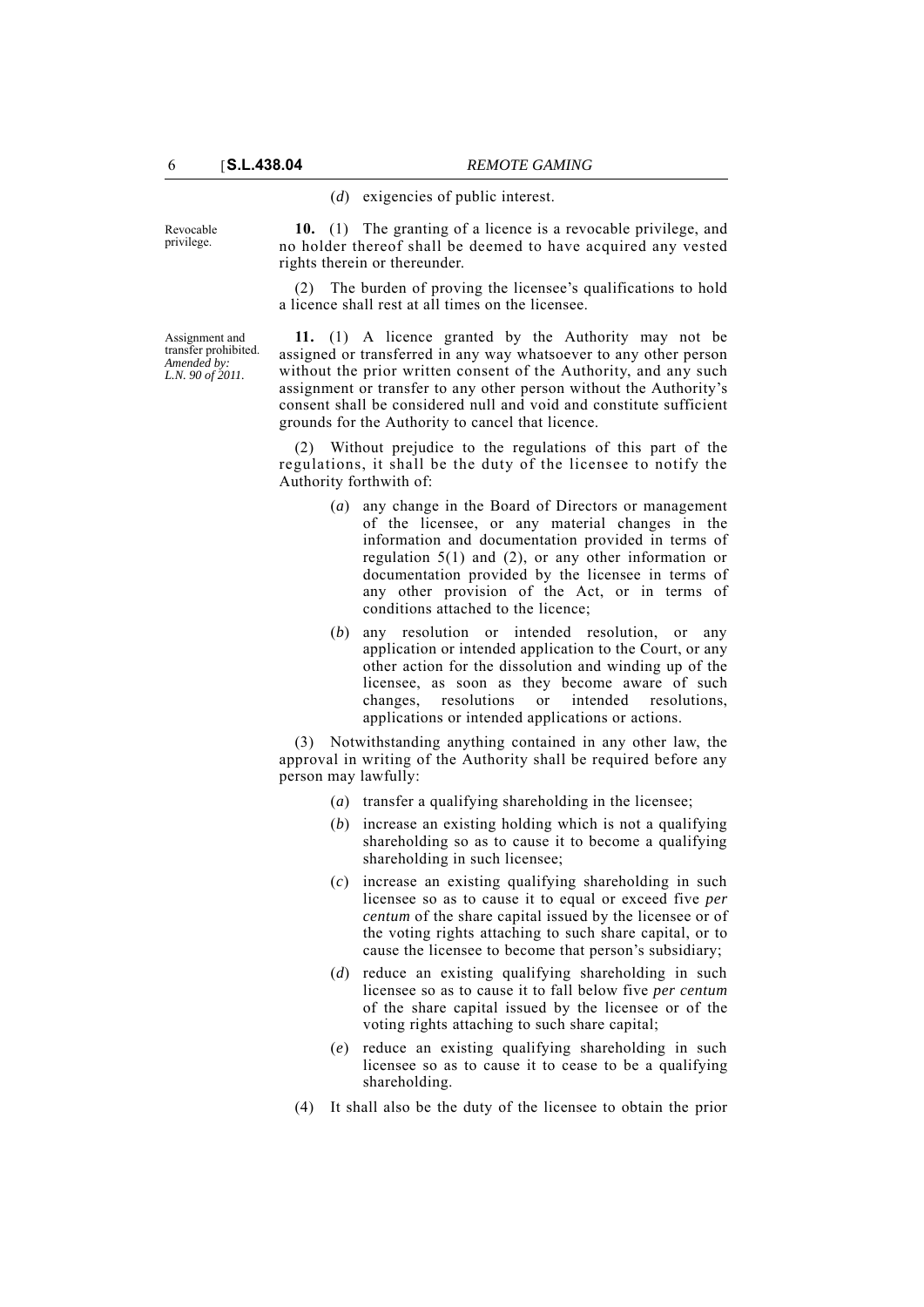approval in writing of the Authority before taking any of the following actions:

- (*a*) the sale or other disposition by the licensee of its business;
- (*b*) the merger of the licensee with another company;
- (*c*) the reconstruction, division of a company;
- (*d*) the reduction of the nominal or issued share capital of the licensee or the increase or reduction of its voting share capital or any material change in voting rights in such licensee;
- (*e*) entering into any contractual arrangements with any supplier or entity providing services, if such supplier or entity will receive a percentage of the profits of the remote gaming operation or commission, pursuant to such an agreement;
- (*f*) the surrender of the licence by the licensee during the licence term.

(5) Where the licensee or another person takes any of the actions set out in sub-regulation  $(3)(a)$  to  $(e)$  and in sub-regulation (4)(*a*) to (*f*), without the prior approval in writing of the Authority, or is in breach of any terms and conditions specified by the Authority in any such approval, the Authority may, without prejudice to its powers under regulations 14 and 15 -

- (*a*) issue a directive declaring such action or transfer to be void and of no effect, which directive shall be effective against all persons involved in such action or transfer notwithstanding the provisions of any other law and, or
- (*b*) issue a directive to such licensee or, as the case may be, to such person to do or refrain from doing any act which the Authority may deem appropriate in the circumstances,

and such licensee or, as the case may be, such person shall comply with any such directive issued to it by the Authority in terms of paragraph (*b*), failing which he shall be guilty of an offence against the Act.

> Notice by the Authority.

**12.** (1) Where any person or licensee has sought the approval of the Authority under regulation 11(3) and (4), the Authority shall within a reasonable time, which however shall not exceed ninety days, running from the day on which its approval has been sought, inform in writing the person or licensee seeking approval, of its decision:

Provided that where the Authority has objected to the action for which approval is being sought it shall in the same notice state the reasons for such objection:

Provided further that the Authority shall also in the same notice inform the said person or licensee that he may show cause, within such period being not less than twenty days after the issue of the notice as may be specified in the same notice, why such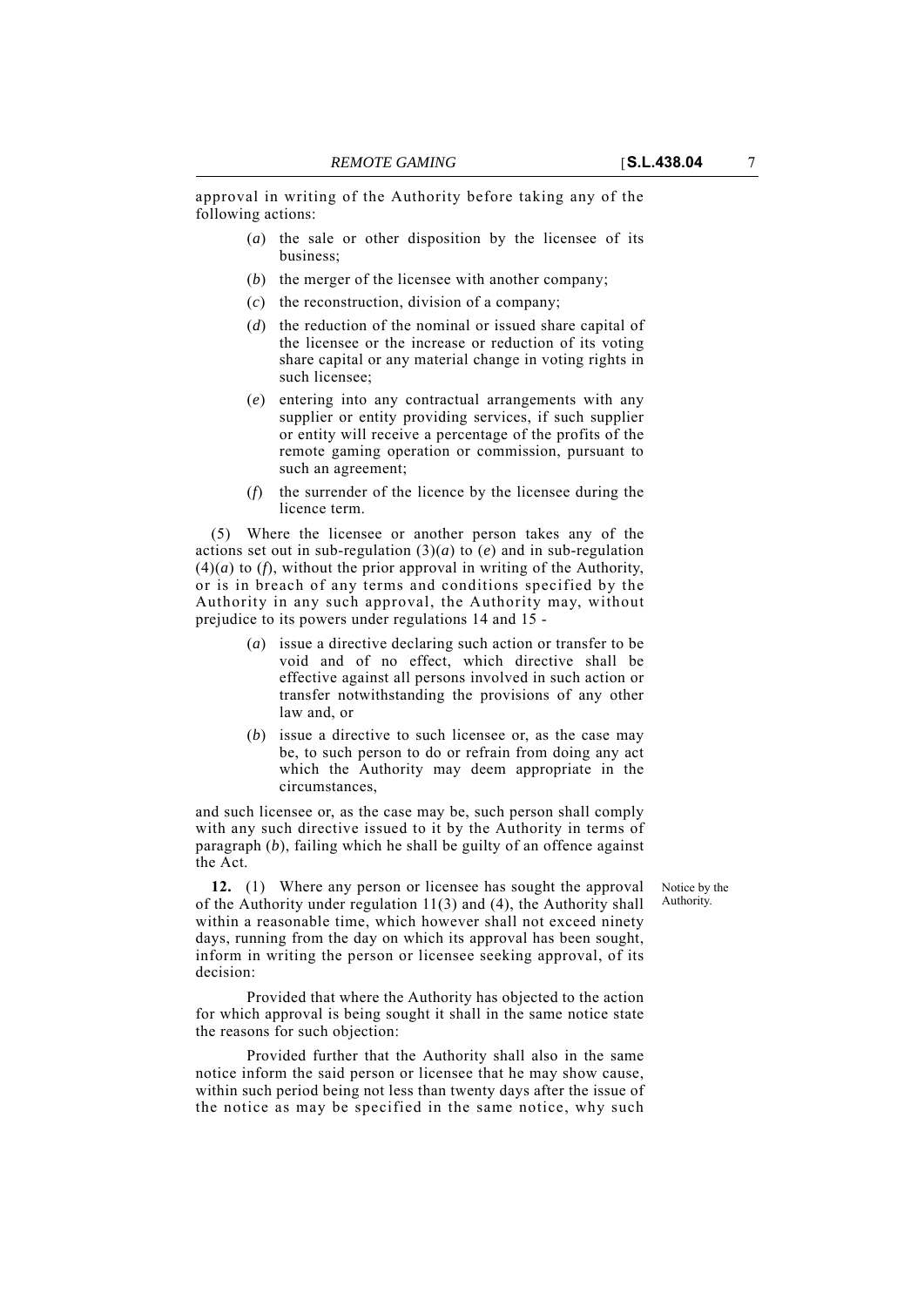decision should not be taken, and the Authority shall consider any representations made by such person or licensee, before taking a decision which shall be final.

(2) The Authority may, before reaching a final decision, request the person or licensee seeking its approval, to provide the Authority with any information or documents it may reasonably require in order to make a decision.

- (3) Where the Authority has given its approval:
	- (*a*) the act or event for which the Authority's approval has been sought must take place within twelve months, which shall commence to run from the day on which the person or licensee seeking approval has been served with a written notice of same;
	- (*b*) the Authority may impose any terms and conditions that it shall deem necessary or expedient.
- (4) (*a*) Where the licensee has sought the approval of the Authority to surrender his licence, the Authority shall not approve same unless it is shown to its satisfaction that the licensee is not in breach of any provisions of the Act, these regulations, any directive issued by the Authority or the conditions of the licence, at the time when such request for approval has been made.
	- (*b*) The Authority shall also require evidence that players' monies have been duly refunded or alternative arrangements in respect of such monies have been made to the satisfaction of the Authority.

**13.** (1) The Authority may order the suspension or cancellation of a licence if:

- (*a*) any person who has an interest in the licensee, or any key official in relation to the licence is convicted in any country or territory of an offence which is punishable in that country or territory by imprisonment;
- (*b*) the licensee has failed without reasonable cause being shown to comply with any material term or condition of the remote gaming licence;
- (*c*) the licensee has failed to discharge financial commitments for the licence holder's operations or the Authority has reason to believe that such failure is imminent;
- (*d*) the licence holder is insolvent or is being wound up;
- (*e*) the licence holder applies for an order, or is compelled by any means or for any reason, to discontinue or to wind up its operations;
- (*f*) the remote gaming licence was obtained by a materially false or misleading representation or in some other improper way;
- (*g*) the licence holder is in breach of the laws or

Suspension and cancellation of licence. *Amended by: L.N. 90 of 2011.*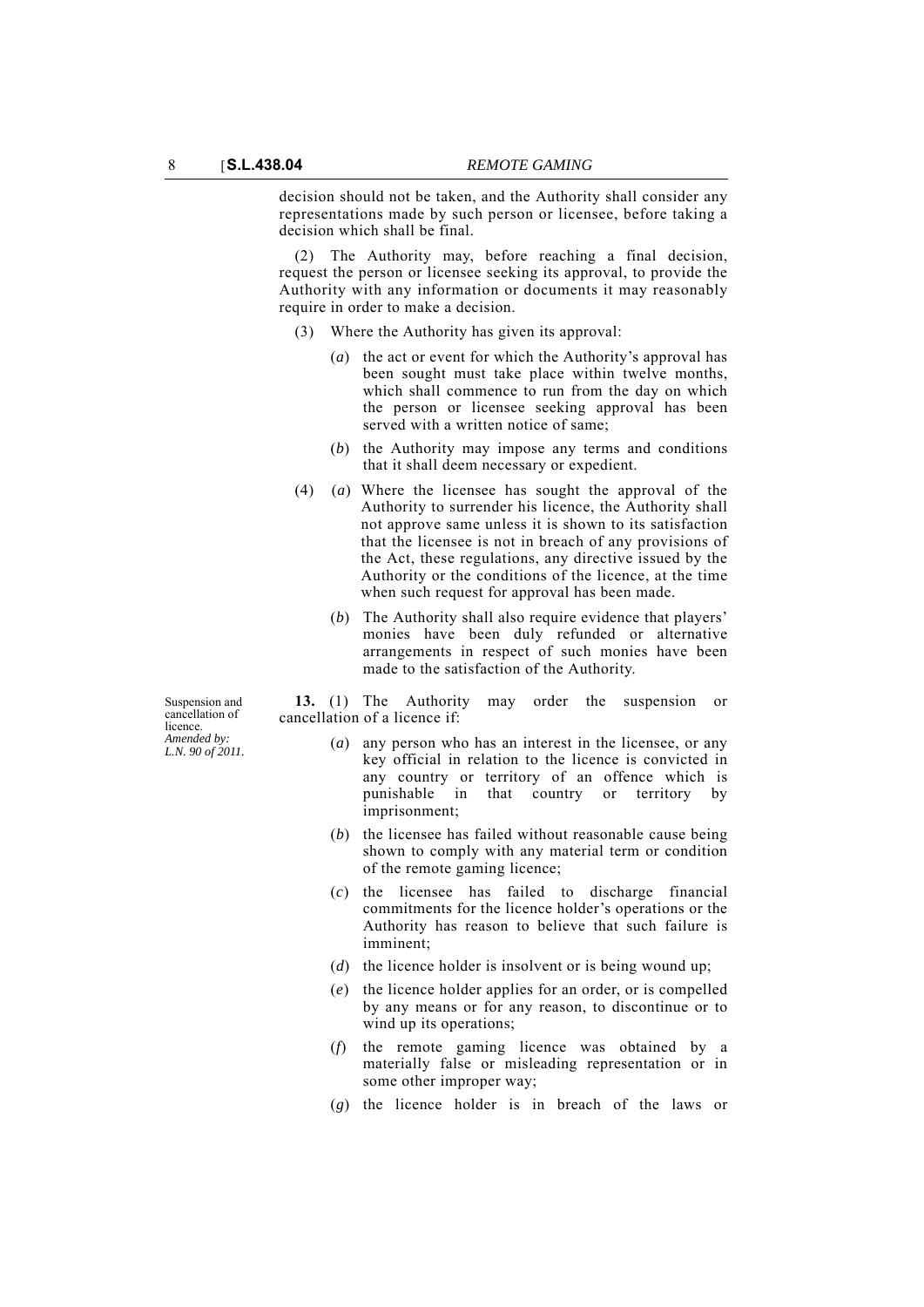regulations at any time in force for the prevention of money laundering;

- (*h*) the licence holder has failed to meet commitments to players;
- (*i*) the licence holder has failed to pay in a timely manner all gaming or betting taxes due to the Authority;
- (*j*) the Authority, in its sole discretion, has determined that there is material and sufficient reason for suspending or revoking the licence;
- (*k*) the Authority reasonably deems it necessary in the national interest to cancel or suspend a licence; and
- (*l*) the Authority is reasonably satisfied that the licensee presents a danger to the reputation of gaming in Malta.
- (2) (*a*) The suspension, revocation or expiration of the licence shall not affect any liability of the licence holder for anything done or omitted to be done before the date of suspension, revocation or expiration.
	- (*b*) The liability of the licence holder to pay any fee shall continue during any period when the licence is suspended.

**14.** (1) Where a ground for cancellation or suspension of a licence arises under regulation 13, the Authority shall, by notice in writing, request the licensee, and may request any other person who in its opinion has an interest in the licence, to show cause, within such period being not less than twenty-one days after the issue of the notice as specified in the same notice, why the licence should not be cancelled or suspended on such ground as is stated in the notice:

Provided that the Authority may, in the same notice, require the person on whom the notice is served in terms of this regulation, to tender any information or documents which the Authority may deem necessary in the circumstances.

(2) The Authority shall have regard to any representations made under sub-regulation (1) in such a manner that:

- (*a*) where the matter is resolved to its satisfaction, it shall take no further action and shall inform the licensee in writing accordingly;
- (*b*) where, although the matter is resolved to its satisfaction, it considers that further action is not warranted, it shall caution the licensee in writing; or
- (*c*) where the matter is not resolved to its satisfaction and it is satisfied that further action is warranted, it may:
	- (i) by notice in writing give such direction to the licensee as it considers appropriate; or
	- (ii) suspend the licence for such period as it thinks fit, or cancel such licence.
- (3) Where a direction given by the Authority under sub-

Notice of suspension, cancellation.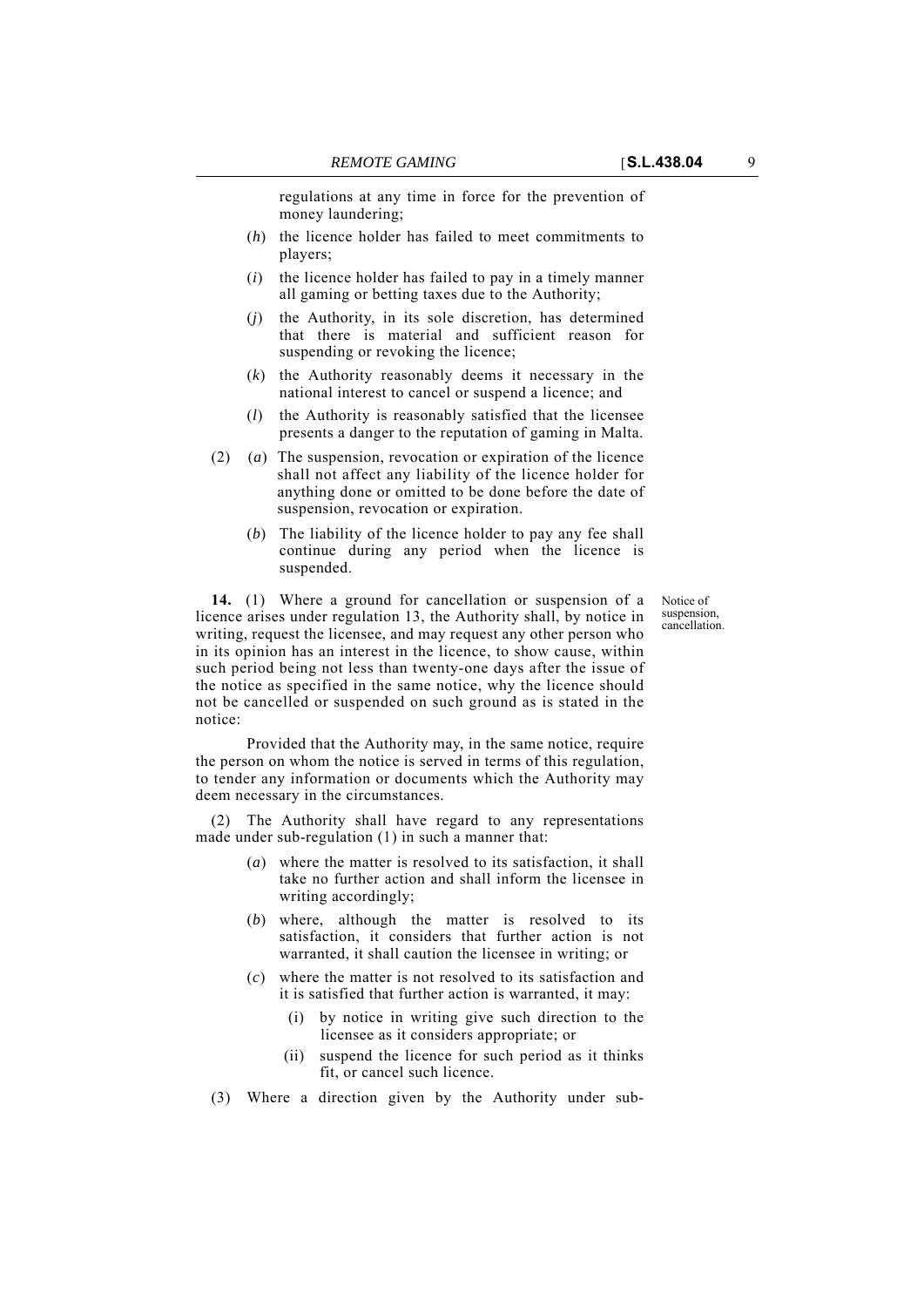regulation  $(2)(c)(i)$  is not complied with within the time specified in the notice, the Authority shall cancel the licence.

### Part IV

#### Key official

Appointment of key official.

Application for key official.

Key official to be fit and proper.

Cancellation of key official licence.

**15.** (1) A licensee shall appoint at least one key official and such appointment has to be approved by the Authority and shall be a condition of the licence.

#### (2) A key official shall:

- (*a*) personally supervise the operations of the licensee of which he is a key official;
- (*b*) ensure that the licence holder shall comply with all applicable laws and regulations, the conditions of the licence and any directives issued by the Authority to the licensee.

**16.** An application for the appointment of a key official shall be made to the Authority in writing, on an approved form.

**17.** The Authority shall not issue a licence to an applicant for a key official licence unless it is satisfied that such person is fit and proper to fulfill his obligations and discharge his duties.

**18.** (1) The Authority shall cancel the licence of a key official if such an official:

- (*a*) ceases to be resident in Malta;
- (*b*) ceases to be a director of the licensee;
- (*c*) ceases to be, in the Authority's sole discretion, a fit and proper person.

(2) The Authority may cancel the licence of a key official if such an official is convicted in any country or territory of an offence punishable with imprisonment.

Duration of key official licence.

**19.** A key official licence shall remain valid until it is cancelled by the Authority under any of the grounds mentioned in regulation 18 or surrendered to the Authority by its holder:

Provided that a key official licence cannot be surrendered without the written consent of the Authority.

### Part V

#### Control System

Specifications of control system.

**20.** (1) An applicant for a licence shall submit in writing to the Authority for the purposes of approval the specifications of the control system he intends to use during operations:

Provided that licensees whose gaming system is hosted by a Class 4 licensee shall be exempted from this requirement.

(2) Such submissions shall include detailed information relating to:

(*a*) the operation of remote gaming;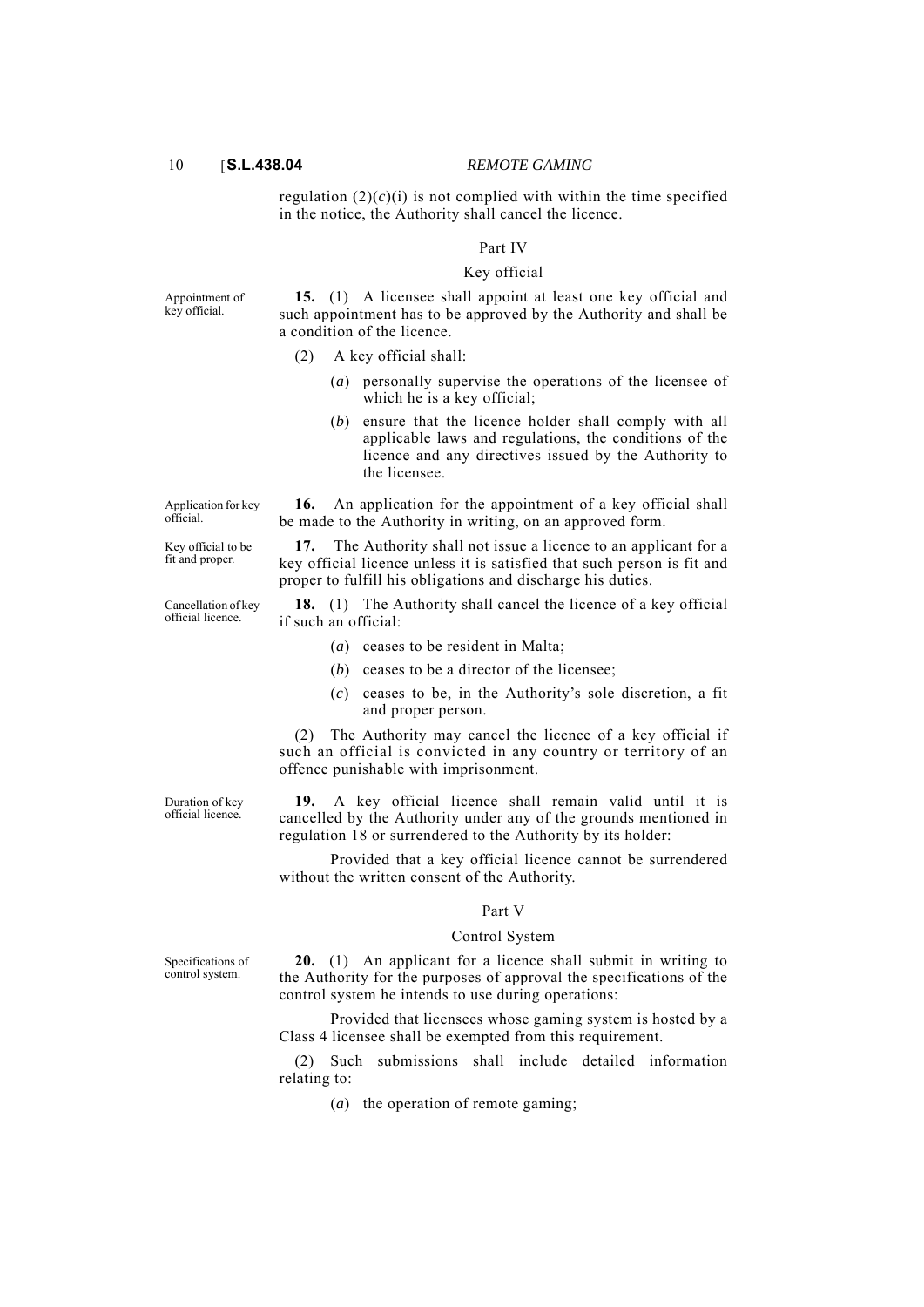- (*b*) general procedures to be followed for the operation of remote gaming;
- (*c*) computer software where applicable;
- (*d*) procedures for recording and paying prizes won in remote gaming;
- (*e*) accounting systems and procedures;
- (*f*) procedures to be followed to play a game;
- (*g*) procedures and standards for the maintenance, security, storage and transportation of equipment to be used to conduct remote gaming;
- (*h*) procedures for the setting up and maintenance of security facilities including general compliance and internal controls relating to access to critical systems;
- (*i*) a disaster recovery plan;
- (*j*) an adequate system of data backup;
- (*k*) any other information that the Authority may require:

Provided that the provisions of this regulation shall also apply when a licensee intends to change a control system which had been approved by the Authority.

**21.** (1) The Authority may at its sole discretion, submit or direct the applicant or licensee to submit the proposed control system or an approved control system, to an audit.

(2) The costs incurred for such audit shall be borne by the applicant or the licensee as the case may be.

**22.** In considering whether to grant the approval mentioned under regulation 20 the Authority shall have regard to the following matters:

- (*a*) whether the proposed control system or the proposed changes to the control system satisfy all the requirements of the Act and these regulations;
- (*b*) whether the proposed control system or the proposed changes to the control system are capable of providing satisfactory and effective control over the operation of remote gaming.

**23.** The Authority shall by written notice inform the applicant or licensee of its decision and where approval in terms of regulation 22 has not been granted, the Authority shall give reasons for its refusal to grant approval:

Provided that in cases where approval is granted, the Authority shall have the right to direct the applicant or licensee, by means of a directive, to change or modify the approved control system in any manner whatsoever, within a period of time which shall not be less than thirty days from the date on which the directive is served on the applicant or licensee:

Provided further that failure to comply with such directive shall constitute sufficient grounds for the Authority not to issue a

Testing of control system.

Approval of control system.

Notice by the Authority.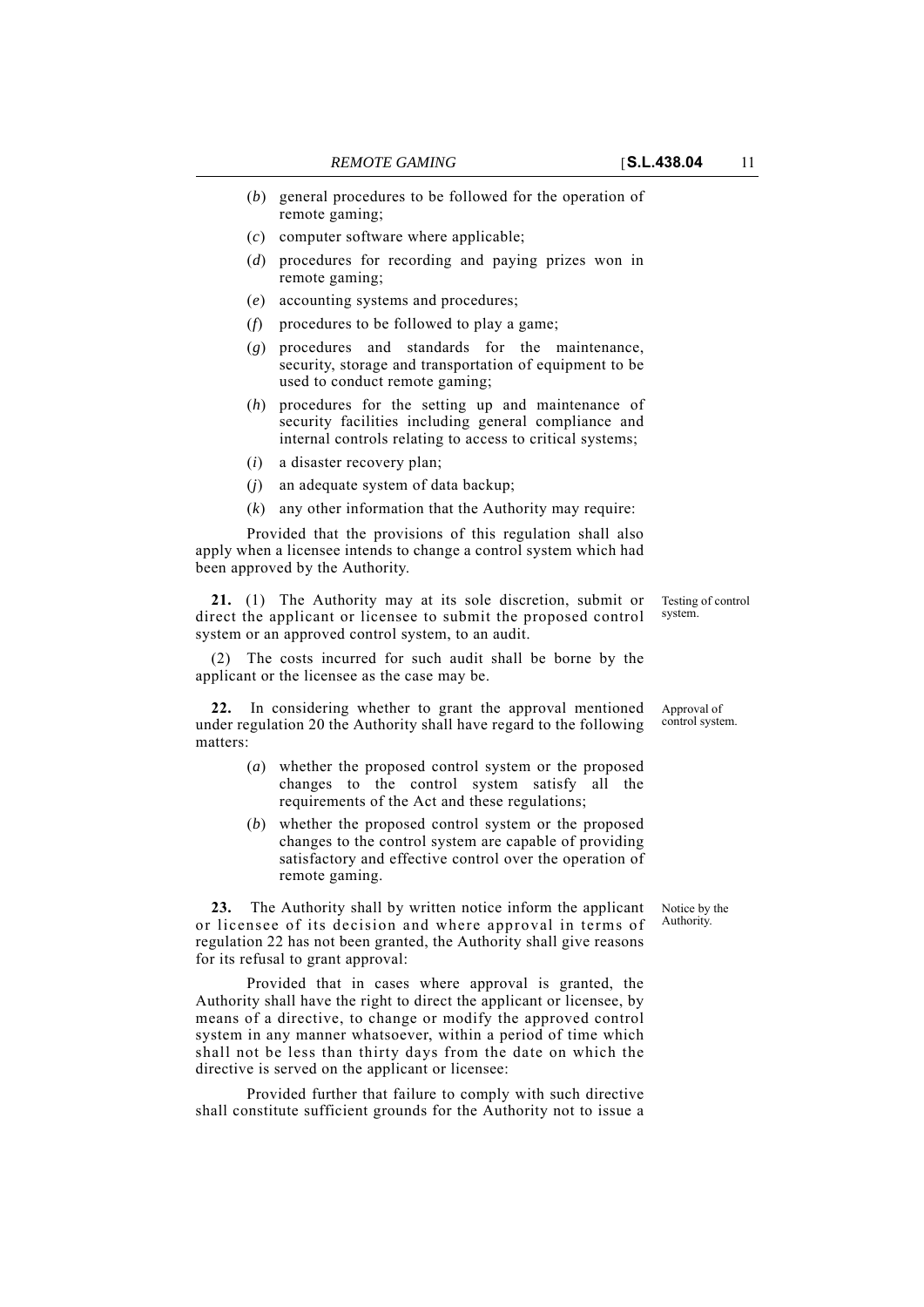licence or to suspend the licence as the case may be.

Gaming to be conducted under control system.

**24.** All remote gaming shall be conducted under the control system which has been approved by the Authority.

#### Part VI

### Gaming System

Conformity of gaming system.

**25.** An applicant for a licence or a licensee shall, in respect of a new gaming system, and before any such system becomes operational, provide adequate certification that may be required by the Authority:

Provided that the certification must show that gaming system has been found within the previous six months to comply with each and all the technical specifications laid down in the Third Schedule.

Certification of gaming system.

**26.** The certification submitted to the Authority for approval must, where the system is based on computer software, include the following information:

- (*a*) the name of the owner of the software;
- (*b*) the name of the organisation which did the testing required by the Authority;
- (*c*) all companies and organisations involved in the process and their credentials;
- (*d*) all individuals involved in the process and their professional credentials;
- (*e*) the processes, rules and parameters of the games;
- (*f*) the server protocols, communication protocols and other specifications which are part of the gaming system architecture;
- (*g*) information about the security of the system;
- (*h*) which modules affect processes, rules and parameters of the game if the source-code is changed;
- (*i*) any other information that is of material importance to the specific software;
- (*j*) a detailed description of the setup and functionality of the application architecture and system architecture.

**27.** No changes to the gaming system shall be made without the prior approval of the Authority and additional certification of compliance.

**28.** Where approval of the system is not granted the Authority shall inform the applicant or licensee of its decision in writing stating its reasons for refusal.

**29.** Notwithstanding that the system has been approved for operation, the Authority may at any time direct the licensee to submit at the licensee's cost, the system's software for further testing, checking or verification.

Changes to gaming system require approval.

Notice by the Authority.

Further testing of gaming system.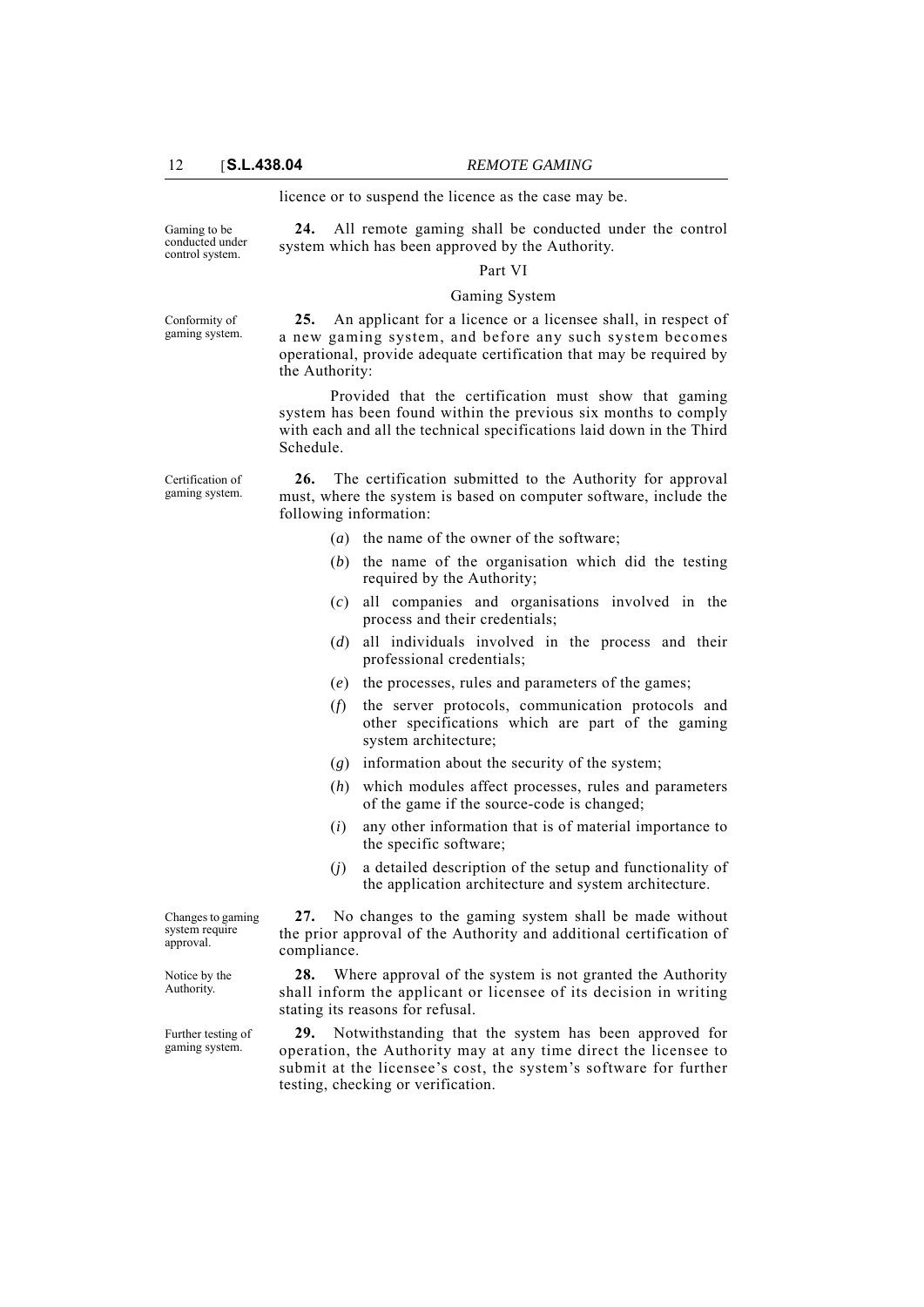equipment. **30.** (1) No gaming equipment may be used in the operation of an authorised game pursuant to an online betting or online gaming licence, without the prior approval of the Authority.

(2) The Authority may, by written notice, require that gaming equipment be submitted for certification by an approved company or organisation.

Approved certification companies. **31.** The Authority may at any time after these regulations come into force publish a list of approved certification companies and organisations.

#### Part VII

### Registration of Players

**32.** (1) A licensee shall not permit a person to participate as a player in an authorised game conducted by the licensee unless that person is registered as a player and holds an account with the licensee.

- (2) (*a*) The licensee may register a person as a player only if the licensee has received from that person an application for registration.
	- (*b*) The application shall at least include the following details:
		- (i) that the player is over eighteen years of age;
		- (ii) the player's identity;
		- (iii) the player's place of residence;
		- (iv) the player's valid e-mail address:

Provided that if a licensee becomes aware that a person has provided false information in this respect, the licensee shall not register such person and where that person has already been registered, the licensee shall immediately cancel that person's registration as a player with the licensee.

(3) No person under eighteen years of age may be registered as a player and any funds deposited or any money won by any such persons shall be forfeited to the Authority.

(4) The licensee shall, at all times, keep a secure online list of all registered players.

(5) Any one player can only register a single account with the licensee.

**33.** The licensee shall make available to a player the following information:

- (*a*) all the rules relating to authorized games conducted by the licensee;
- (*b*) any relative processing fee that may be incurred by the player.

**34.** The player of an authorized game shall comply with all the rules mentioned in regulation 33(*a*).

Players to comply with rules.

Information to be made available to players.

Application for registration of players.

Gaming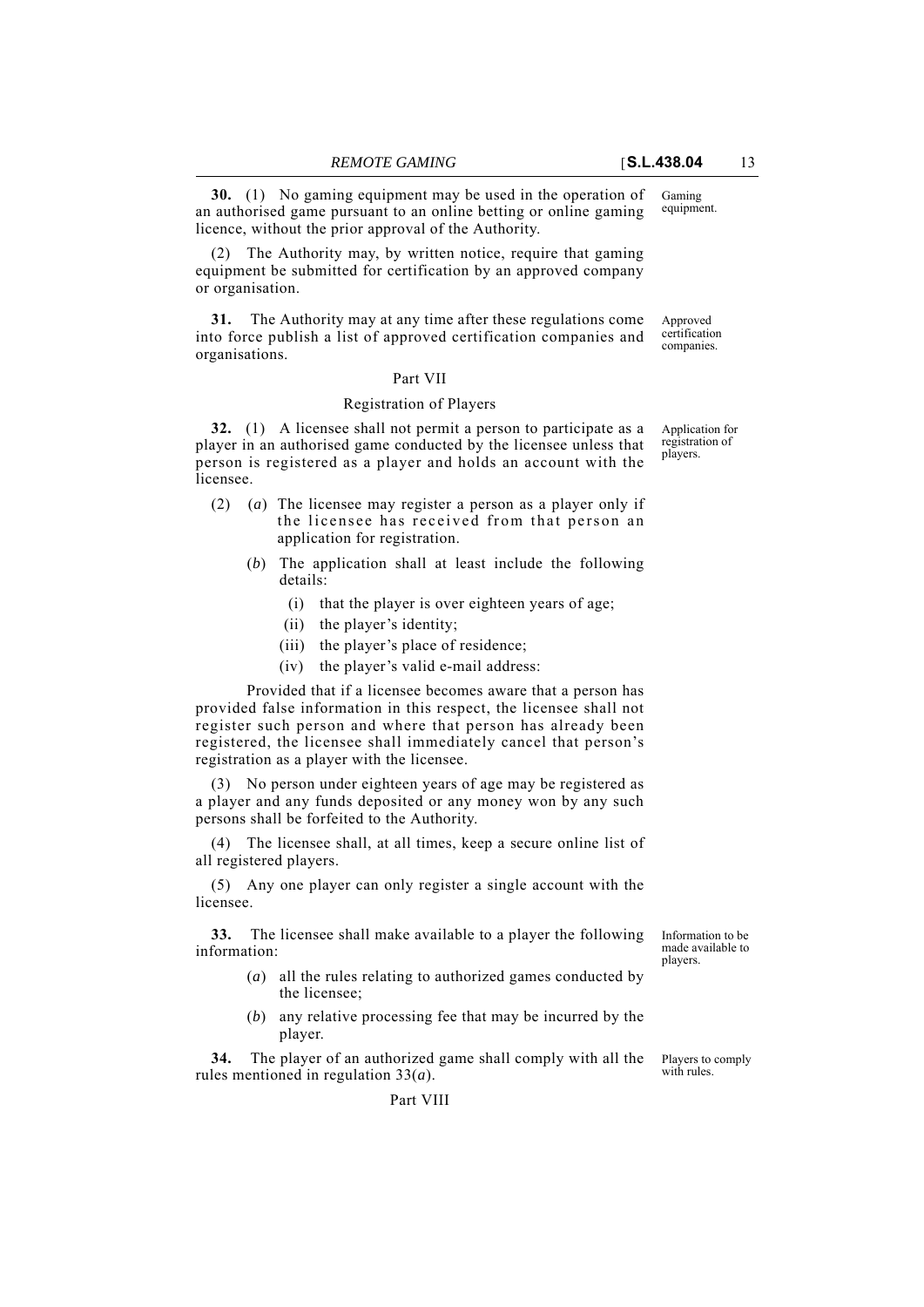#### Players' Accounts and Payment of Winnings

Players' account to be kept.

**35.** (1) The licensee shall establish and maintain a player's account in relation to each player who is registered with the licensee.

(2) The licensee must credit to the account established under sub-regulation (1) in respect of a registered player all funds -

- (*a*) received by the licensee from or on behalf of the player; or
- (*b*) owned by the licensee to the player.
- (3) The licensee shall not accept a wager from a player unless:
	- (*a*) a player's account has been established in the name of the player and there are adequate funds in the account to cover the amount of the wager; or
	- (*b*) the funds necessary to cover the amount of the wager are provided in an approved way.

(4) The licensee shall not accept cash from a player and funds may be received from the player only by any of the following methods:

- (i) credit cards;
- (ii) debit cards;
- (iii) electronic transfer;
- (iv) wire transfer;
- (v) cheques;
- (vi) any other method approved by the Authority.

(5) A licensee shall not provide credit to a player or a player's account or act as agent for a credit provider to facilitate the provision of credit to a player or a player's account.

**36.** A licensee shall not make a payment in excess of two thousand and three hundred and twenty-nine euro and thirty-seven cents ( $\epsilon$ 2,329.37) out of a player's account to a player until the player's identity, age and place of residence have been verified.

**37.** (1) A licensee must, at the request of the registered player in whose name a player's account is established, remit the funds standing to the credit of the account to the player by no later than five working days, if practicable, after receipt of the request.

(2) An amount may only be remitted by the licensee to the player, to the same account from which the funds paid into the player's account originated.

(3) A licensee may, before remitting funds to a player in accordance with sub-regulation (1), take such time as is reasonably necessary for the purpose of:

- (*a*) verifying the player's registration as a player;
- (*b*) verifying the playing of a game by the player;
- (*c*) conducting security and other internal procedures in relation to the player's account; and

Payment to players. *Amended by: L.N. 426 of 2007.*

Remission of funds.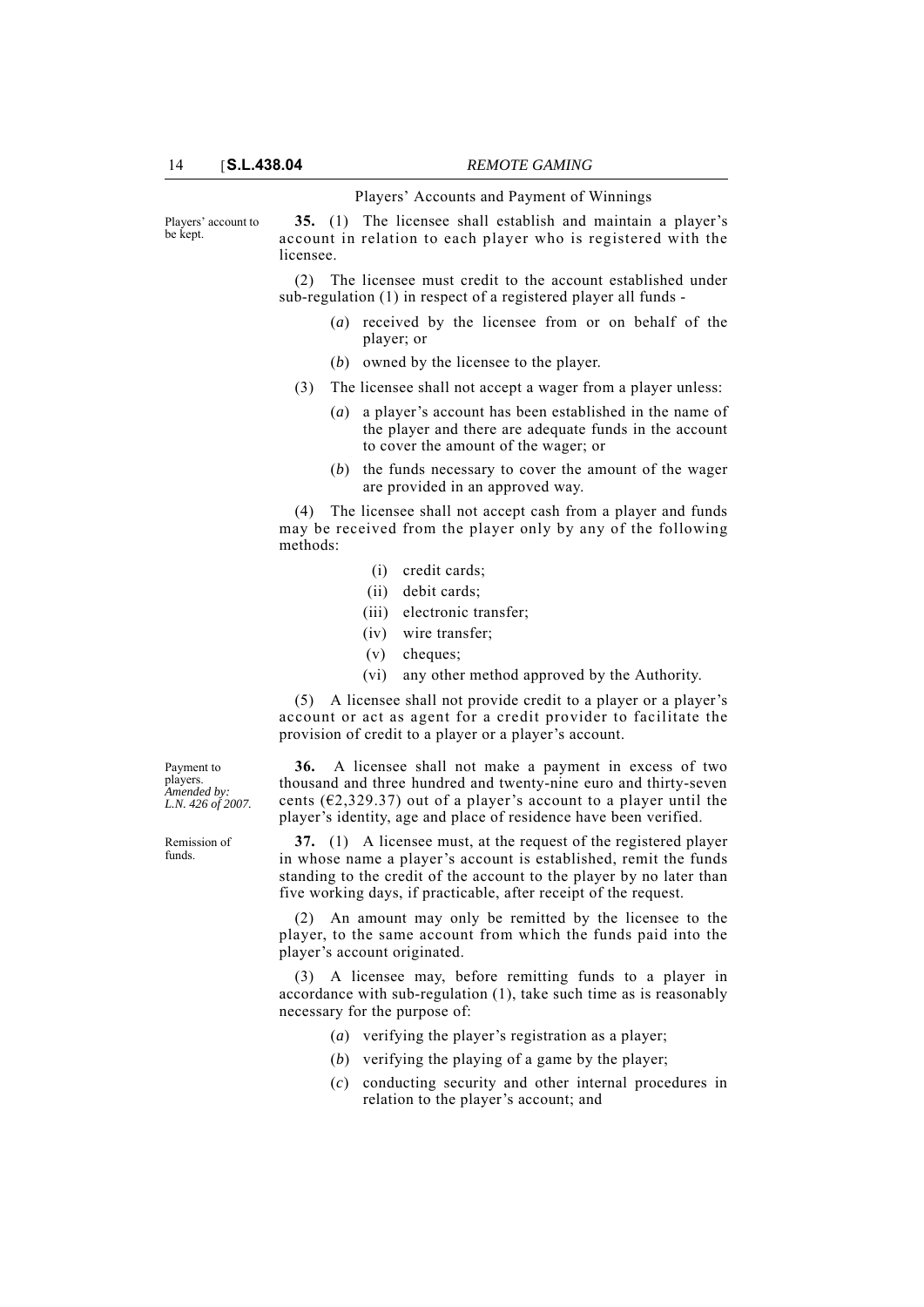(*d*) ensuring that the rules that are approved relating to the award of the prizes to players have been complied with.

**38.** A licensee shall not deal with the amount standing to the credit of a player's account except:

- (*a*) to debit to the account a wager made by the player or an amount the player indicates the player wants to wager in the course of an authorised game the player is playing or about to play;
- (*b*) to remit funds standing to the credit of the account to the player, at the player's request, in terms of regulation 37;
- (*c*) to pay reasonable bank charges for deposits received and funds withdrawn; or
- (*d*) as otherwise authorised by these regulations.

**39.** If no transaction has been recorded on a player's account for thirty months, the licensee shall remit the balance in that account to the player, or if the player cannot be satisfactorily located, to the Authority:

Provided that no claim shall lie against a licensee who has remitted the balance in a player's account to the Authority.

**40.** (1) A licensee shall keep players' funds separately from the licensee's own funds in a Clients' account held with a credit institution approved by the Authority.

(2) (*a*) The funds in the players' account, including funds in transit or in the process of being cleared through the banking system or by credit card processing companies, shall at any time be at least equal to the aggregate of the amount standing to the credit of players' accounts held by the licensee:

> Provided that if the funds standing to the credit of the clients' accounts fall below the aggregate total of the amounts standing to the credit of players' accounts, the licensee shall make good the shortfall from the licensee's own funds within a period of thirty days of the end of the month in which the shortfall occurs.

(*b*) The Authority may, at its sole discretion, consider funds held in other accounts belonging to or controlled by the licensee to be included with funds in the clients' accounts for the purpose of this regulation.

(3) The credit institution holding a clients' account shall declare and affirm in writing that:

- (*a*) it will not attempt to enforce or execute, any charge, write-off, set-off or other claim against a clients' account;
- (*b*) it will not combine the account with any other account in respect of any debt owed to it by the licensee;

Dealing with players' monies **restricted** 

Handling of players' monies.

Players' monies to be kept in separate accounts. *Amended by: L.N. 110 of 2006.*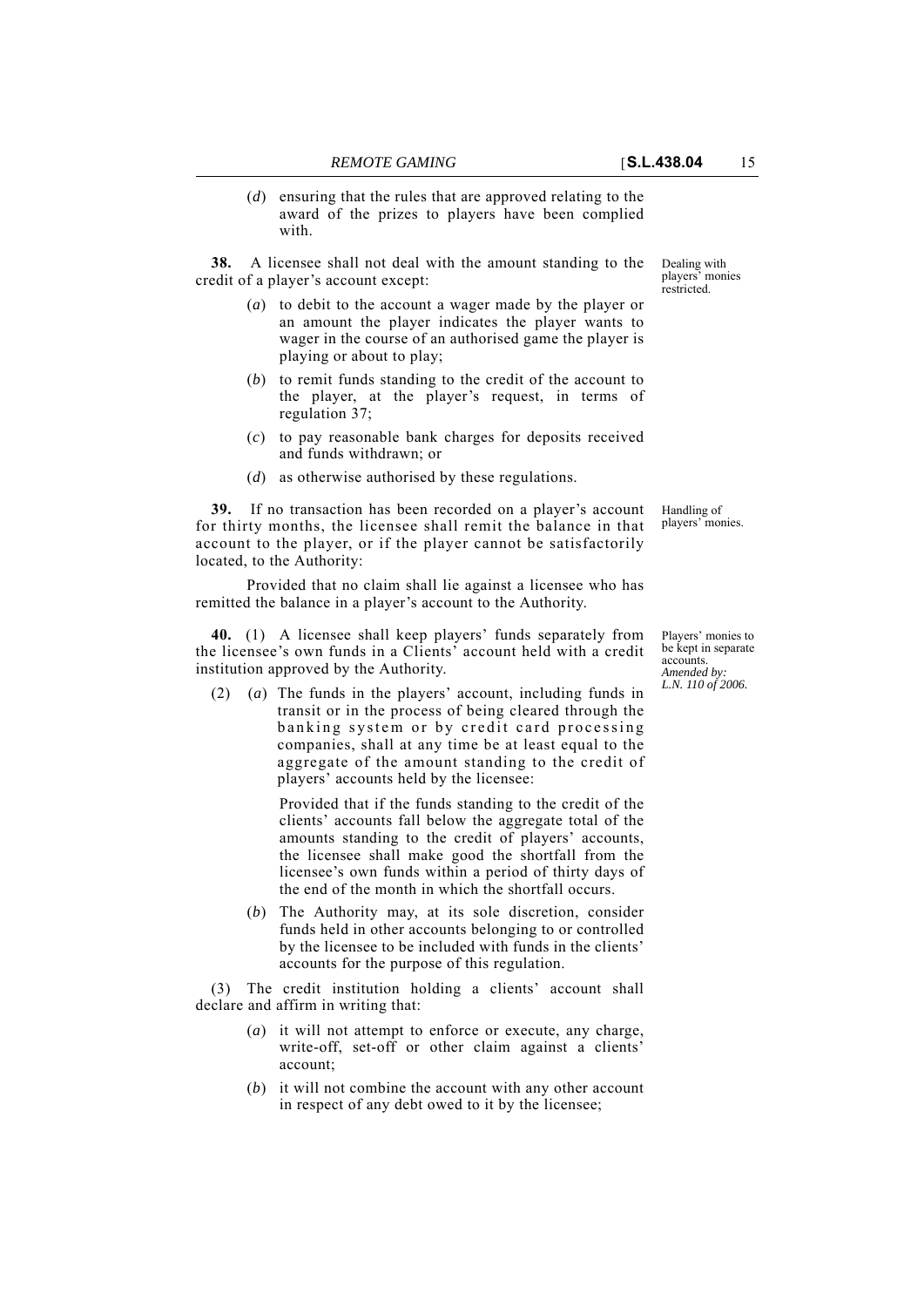(*c*) it shall credit any interest payable on a clients' account, only to that account:

Provided that the licensee shall tender proof of these commitments by the credit institution to the Authority.

- (4) (*a*) For the purpose of protecting players' funds the Authority may, for just cause, order by means of a directive the licensee to take out a bank guarantee in favour of the Authority.
	- (*b*) The bank guarantee shall be in such amount and for such period of time, as determined by the Authority:

Provided that if the licensee fails to comply with the directive within three working days from the issue of such directive, the Authority may suspend the licence.

(5) For the purpose of avoiding doubt as to the effect of this regulation, save as may be explicitly stipulated in the garnishee order, any precautionary or executive garnishee order shall not have any effect or be construed as ever having had any effect on players' funds, including funds in the licensee's clients' account held with a credit institution or in an account of a trustee who on behalf of the licensee holds, manages, administers or deals in any other way with players funds, held with a credit institution, players' funds in transit or in the process of being cleared through the banking system or by credit card processing companies, including credit or financial institutions, and any players' funds held in other accounts held with a credit institution belonging to or controlled by the licensee or belonging to or controlled by a trustee as aforesaid, as the Authority may have determined in terms of sub-regulation  $(2)(b)$  to be included with funds in the clients' accounts.

Information to the Authority about players' account.

**41.** The licensee shall instruct and authorise the credit financial institution by which a players' account is held to disclose any information as may be requested by the Authority in respect of a player's account.

### Part IX

#### Financial Protection of Players

**42.** A licensee shall display at all times, in a prominent place, on the entry screen of the website, a warning of the addiction possibilities of gaming and information and links to other websites assisting compulsive gamblers.

**43.** (1) A registered player may by written notice or electronic notice to the licensee:

- (*a*) set a limit on the amount the player may wager within a specified period of time;
- (*b*) set a limit on the losses the player may incur within a specified period of time;
- (*c*) set a limit on the amount of time the player may play in any one session;
- (*d*) exclude the player from playing for a definite or indefinite period of time.

Problem gaming warning.

Limits set by player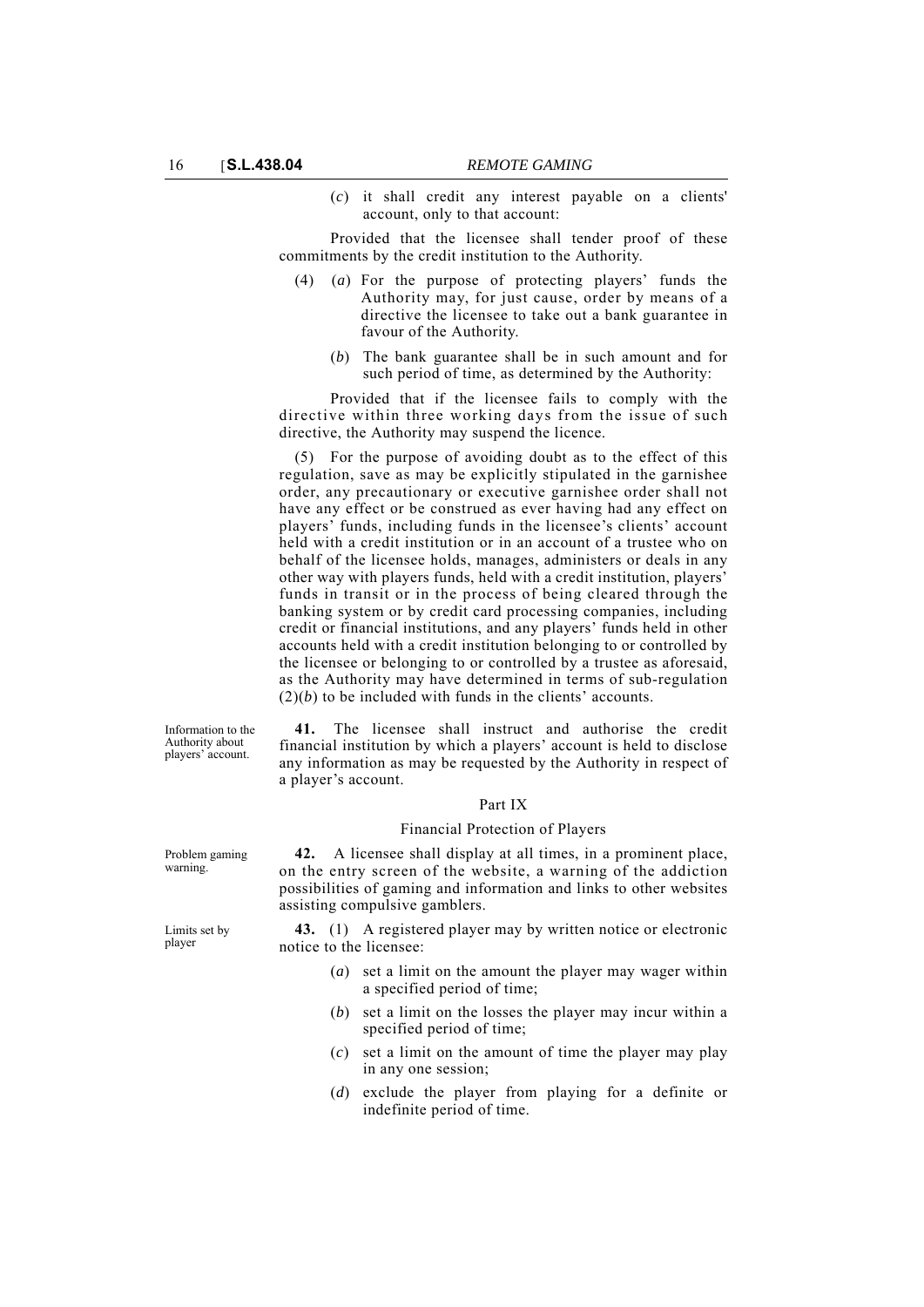(2) A player who has set a limit or exclusion under this regulation may change or revoke the limit or exclusion by written notice or electronic notice given to the licensee.

(3) A notice increasing or revoking a limit or decreasing the exclusion has effect only after seven days after the licensee has received the notice.

(4) A notice reducing a limit or increasing the exclusion has effect immediately after it is received by the licensee.

(5) A licensee shall not accept a wager from a player contrary to a limit or exclusion set by the player under this regulation.

**44.** (1) Where the game is displayed on a screen the licensee shall cause to be displayed on the screen, at all times during the game, a counter which automatically updates and shows the player's account balance.

- (2) (*a*) The licensee shall also make available to every player an automatic reality check at intervals of one hour.
	- (*b*) The automatic reality check shall:
		- (i) suspend play;
		- (ii) clearly indicate for how long the player has been playing;
		- (iii) display the player's winnings and losses during such period of time;
		- (iv) require the player to confirm that the player has read the message;
		- (v) give an option to the player to end the session or return to the game.

**45.** All amounts displayed relating to wagers and winnings shall be quoted with the symbol of currency that the player is playing with.

**46.** Without prejudice to anything contained in regulation 45, full screen games cannot be offered to players unless a real time clock is displayed on the screen at all times and players are given the facility to exit the game.

**46A.** (1) A licensee offering games using repetitively generated random selection for determining winning combinations to players shall ensure that, in accordance with the way in which the game is designed, the licensee shall pay out on average a prize amounting to ninety two *per centum* (92%) or more of the money or money's worth wagered, or any such higher percentage as may be stipulated through a condition of the licence.

(2) The Authority may issue a directive regulating the manner in which licensees are required to report, certify or comply with the requirements established in this regulation, and, or exempt types or categories of games from the requirements of this regulation:

Provided that for the purposes of calculating and ensuring compliance with the percentage referred to in sub-regulation (1), a licensee shall take into consideration the transactions occurring from the 1st of January 2015 onwards.

Indication of currency.

Full screen games prohibited.

Average return to player. *Added by: L.N. 131 of 2016.*

Display of counters.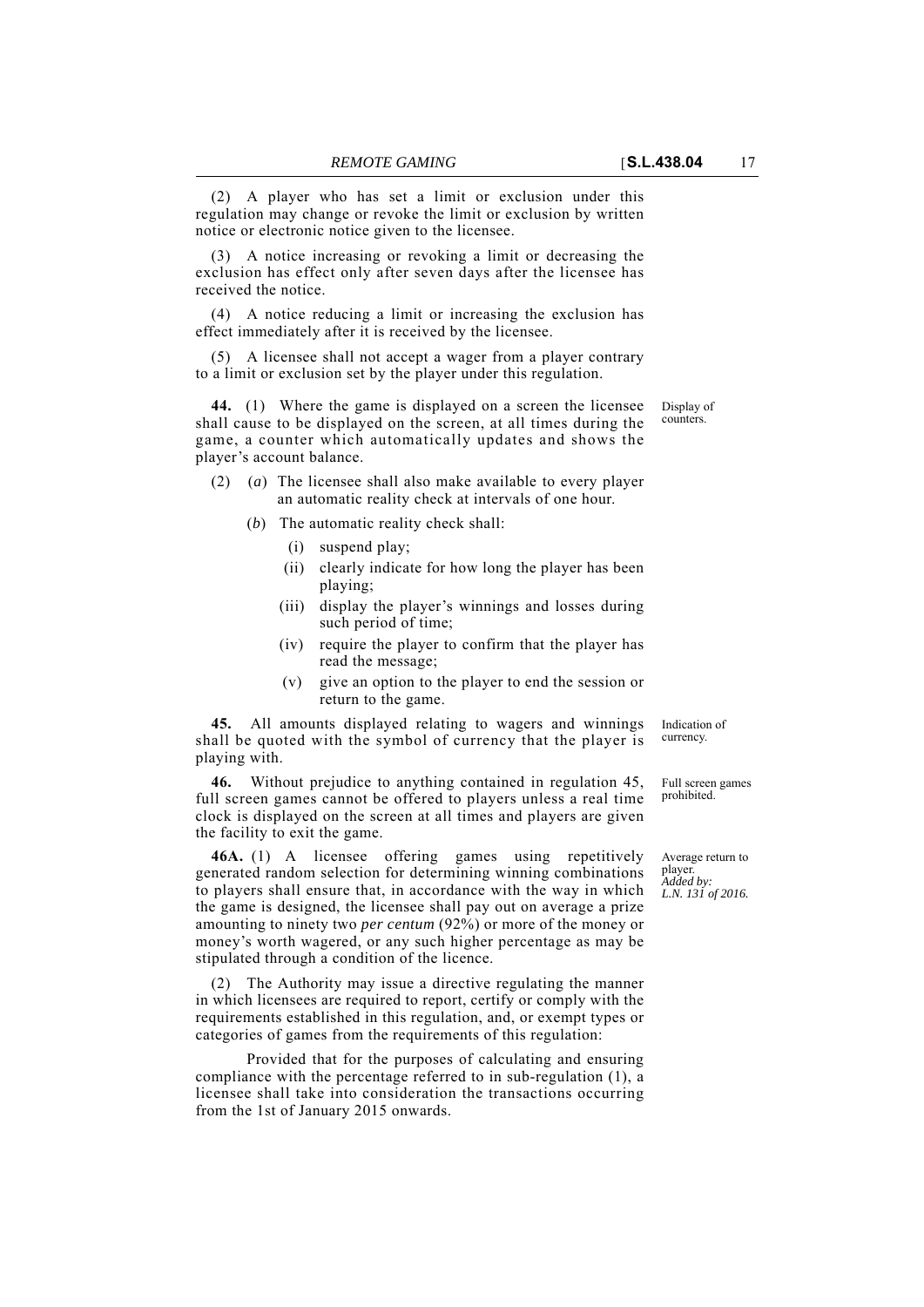### Part X

#### Aborted and Miscarried Games

Procedure to be followed when game aborts.

Procedure to be followed when game miscarries.

**47.** (1) A licensee shall take all reasonable steps to ensure that the licensee's approved computer system enables a player whose participation in a game is, after he or she has made a wager, interrupted by a failure of the telecommunications system or a failure of the player's computer system that prevents the player from continuing the game, to resume, on the restoration of the system, his or her participation in the game that was interrupted as at the time immediately before the interruption.

(2) If a licensee's computer does not enable a player to continue, after the restoration of the system, with a game interrupted by a failure of the telecommunications system or the player's computer system, the licensee shall:

- (*a*) ensure that the game is terminated;
- (*b*) refund the amount of the wager to the player by placing it in the player's account.

**48.** (1) If a game is started but miscarries because of a failure of the licensee's computer operating system, the licensee shall:

- (*a*) (i) refund the amount wagered in the game to the player by crediting it to the player's account or, if the account no longer exists, by paying it to the player in an approved manner; and
	- (ii) if the player has an accrued credit at the time the game miscarries, credit to the player's account the monetary value of the. credit or, if the account no longer exists, pay it to the player in an approved manner;
- (*b*) inform immediately the Authority of the circumstances of the incident;
- (*c*) refrain from conducting a further game if the game is likely to be affected by the same failure:

Provided that the Authority may, by written notice to the licensee, give the licensee other directions which the Authority considers appropriate in the circumstances.

#### Part XI

### Website to be maintained by Licensee

**49.** A licensee shall maintain a website, the homepage of which shall contain the following information:

- (*a*) the registered name of the licensee's company;
- (*b*) the address of the company's registered office;
- (*c*) the official number and date of issue of the licence;
- (*d*) a statement that the licensee's operations are regulated by the Authority;
- (*e*) hyperlinks to the website of organisations specialised in helping problem gamblers and which are approved

Contents of homepage.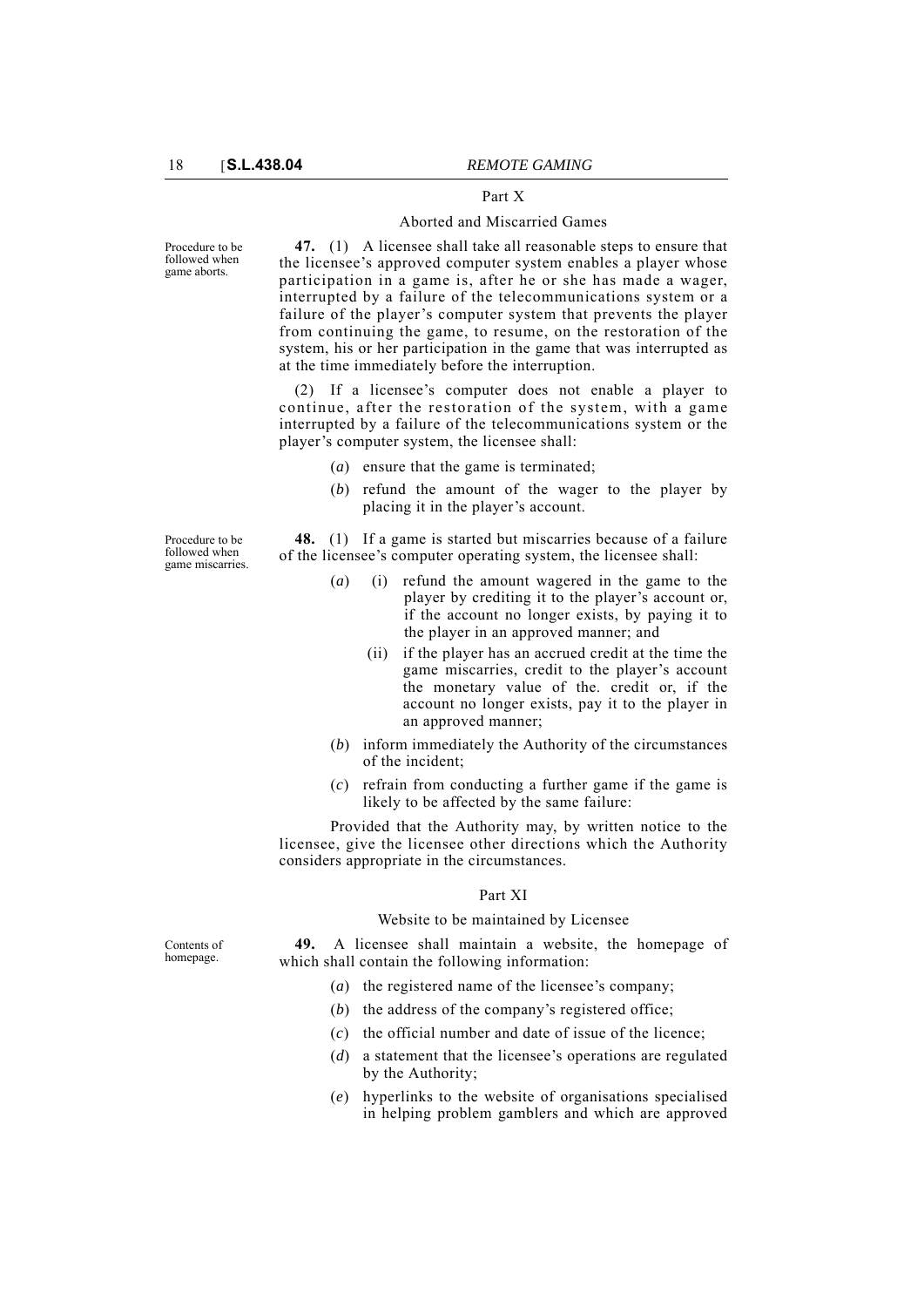by the Authority;

- (*f*) hyperlinks to the rules of the games or betting offered and the procedures adopted by the licensee for the registration of players;
- (*g*) the kite-mark of the Authority which shall double up as a link to the Authority's website;
- (*h*) any other information that the Authority may deem necessary and expedient:

Provided that the Authority may require all such information to be presented in a particular format.

**49A.** A licensee shall inform and make available and accessible to players at all times, information relating to any commission or any fee held by the licensee, or any other fee charged to the player, and which information shall include the amount of such commission or fee held by the licensee or charged to the player.

Provided that the Authority may, for a transitory period not exceeding twelve months from the entry into force of this regulation, and for any cause deemed reasonable by the Authority, exempt persons holding a licence from the provisions of this regulation.

### Part XII

#### Keeping of Records and Accounts

**50.** The Authority may by written notice to a licence holder:

- (*a*) approve a place indicated by the licence holder, other than the licensee's registered office, as a place for keeping the licensee's remote gaming;
- (*b*) specify any remote gaming records of the licensee that are not required to be kept at the approved place;
- (*c*) specify remote gaming records of the licensee that may be kept temporarily at a place other than the approved place, and the period for which, or the circumstances in which, the records may be kept at such other place;
- (*d*) approve the keeping of information contained in a remote gaming record in a manner different from the manner in which the information is to be kept under the licensee's approved control system.

**51.** The licensee shall keep, in respect of the transactions and affairs relating to the remote gaming operations, proper accounts and records which show a true and fair view of the financial position and state of affairs of the licensee.

**52.** (1) The licensee shall, within one hundred and eighty days from the end of its financial year, file with the Authority an audited set of financial statements prepared in accordance with international financial reporting standards.

(2) The licensee shall, within thirty days from the end of the half yearly period, lodge with the Authority interim financial Procedure to keep records.

Accounts to show true and fair view of financial position.

Filing of financial statements. *Amended by: L.N. 270 of 2007.*

Information to players.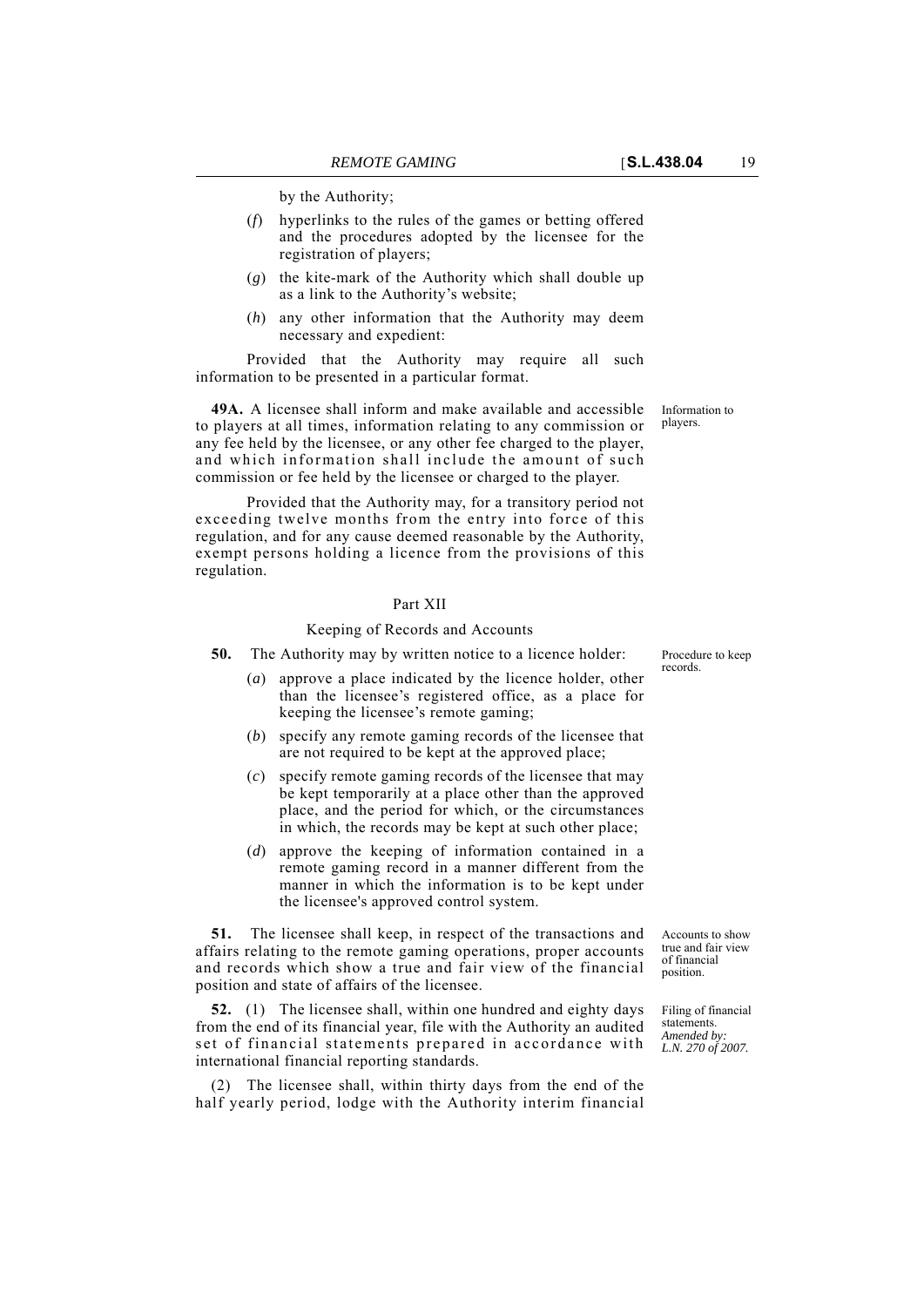statements prepared in accordance with international financial reporting standards, showing the licence holder's results and signed by the key official.

(3) The Authority may require additional financial information in a format to be specified by the said Authority.

Authority may conduct investigation.

Power of inspectors.

**53.** The Authority may, at its sole discretion, conduct an investigation of a licensee and, or a key official if it is brought to its attention or it has reason to believe that the licensee and, or key official are not conforming to the Act and, or these regulations.

# Part XIII

### Enforcement

**54.** (1) Without prejudice to anything contained in articles 18, 19 and 20 of the Act, an inspector shall for the purpose of ascertaining that these regulations and that all the conditions of a licence issued by the Authority under these regulations are being complied with, and that the full amount of fees, tax or any other sums payable under the Act or under these regulations are being paid, also have the following powers:

- (*a*) to inspect, test and examine any equipment or software being used in the operation of remote gaming;
- (*b*) to remove any equipment or software to another place or premises approved and designated by the Authority, for the purpose of an inspection or examination;
- (*c*) to inspect any premises whether approved or not where equipment, software, documents or records are kept;
- (*d*) to request information or the production for inspection of any document or any other thing for the purposes of an inspection;
- (*e*) to remove any document or any other thing produced as a result of a request under the preceding paragraph or discovered during an inspection for the purpose of examining the document or other thing or making copies or taking extracts.

(2) An inspector removing equipment, software, document or other thing from approved premises or other place under subregulation (1) shall first provide a receipt for it to the person who owns or is in charge of the premises or place and, subject to subregulation (3), shall promptly return the equipment, software, document or other thing to the premises or other place after completion of the inspection, examination, testing, making of copies or taking of extracts, as the case may be.

(3) An inspector may, for the purposes of evidence, detain any equipment, software, document or other thing that the inspector discovers while acting under this regulation and believes, on reasonable and probable grounds, may afford evidence of a violation of or a non-compliance with anything contained in these regulations:

Provided that copies of or extracts from documents or other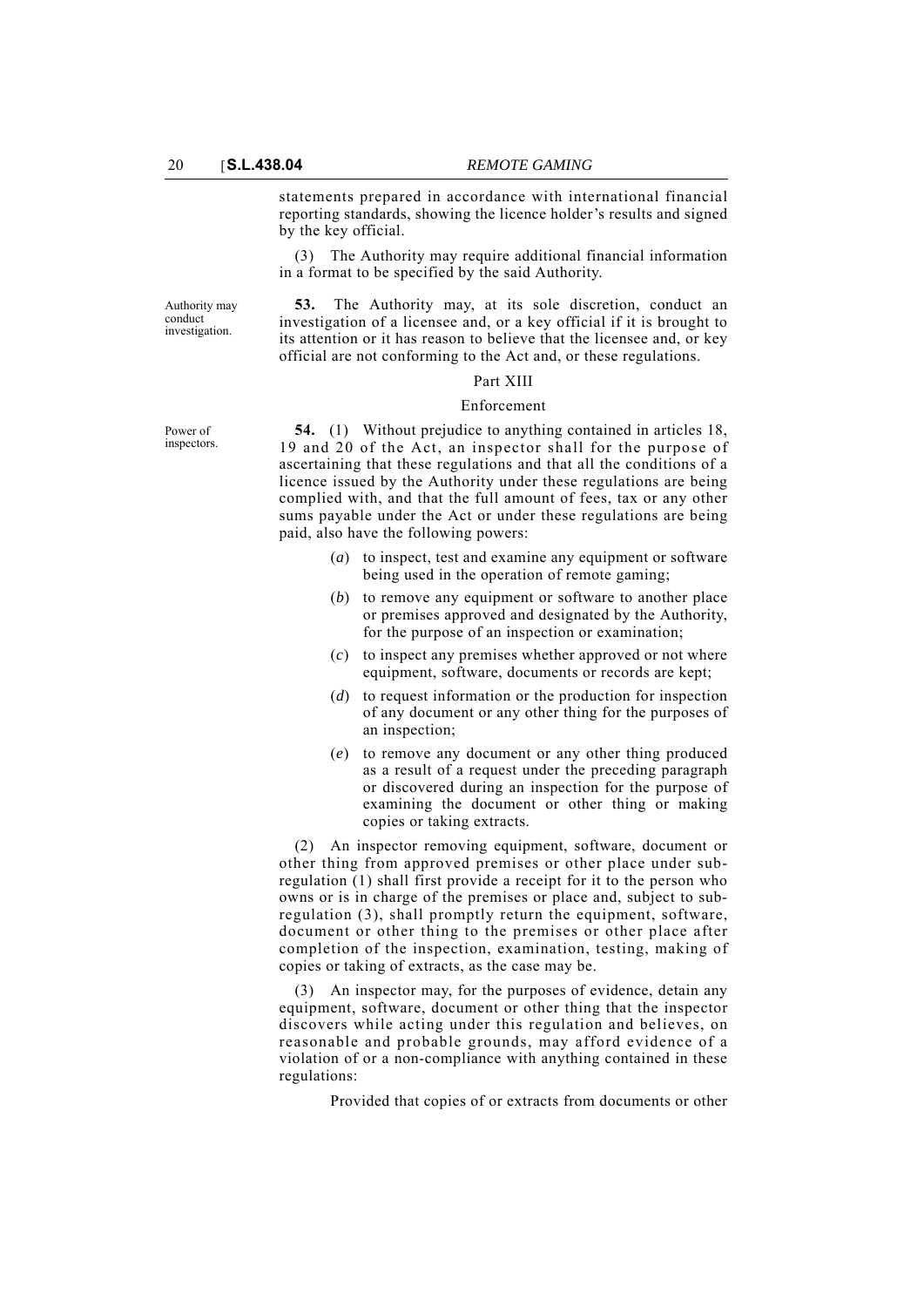things removed from a licensed premises or other place under this regulation, and certified by an official of the Authority making the copies or taking the extracts as being true copies of or extracts from the originals, are admissible in evidence to the same extent as, and have the same probatory value as, the documents or things of which they are copies or from which they are extracts.

**55.** (1) The person who owns or is in charge of any place or premises entered by an inspector under regulation 54, and any employee or agent of such person shall give all reasonable assistance to the inspector to enable the inspector to exercise the powers given under articles 18 and 19 of the Act and regulation 54, and shall furnish the inspector with such equipment, software, records, documents, information or other thing as the inspector may reasonably request.

(2) No person shall hinder, obstruct or otherwise interfere with, or knowingly make a false or misleading statement, either orally or in writing, or provide or produce a false document or other thing to, an inspector who is carrying out his or her duties and functions under this regulation:

Provided that any act of commission or omission or any other behaviour in contravention of this regulation shall constitute an offence against the Act.

### Part XIV

#### Handling of Complaints

**56.** (1) A licensee shall immediately inquire into any complaint made to the licensee or to the Authority by a registered player in respect of the following:

- (*a*) the operation of a game operated by the licensee;
- (*b*) the conduct of an agent of the licensee in operation related to a game operated by the licensee.

(2) The licensee shall inform the complainant, or the Authority, where the complaint was referred to the licensee by the Authority, by notice in writing or by any telecommunication device, of the results of the inquiry within twenty-one days from the date on which the complaint has been lodged with the licensee.

(3) Where a complaint is lodged directly with the Authority, the Authority may:

- (*a*) either inquire into the complaint itself; or
- (*b*) refer the complaint to the licensee against whom the complaint is made:

Provided that the licensee shall follow the procedure set down in sub-regulation (2).

(4) A complaint shall contain clear and unequivocal information about the complainant's identity, and shall give all the relevant details that gave rise to the complaint.

Conduct during inspections.

Inquiry into complaints.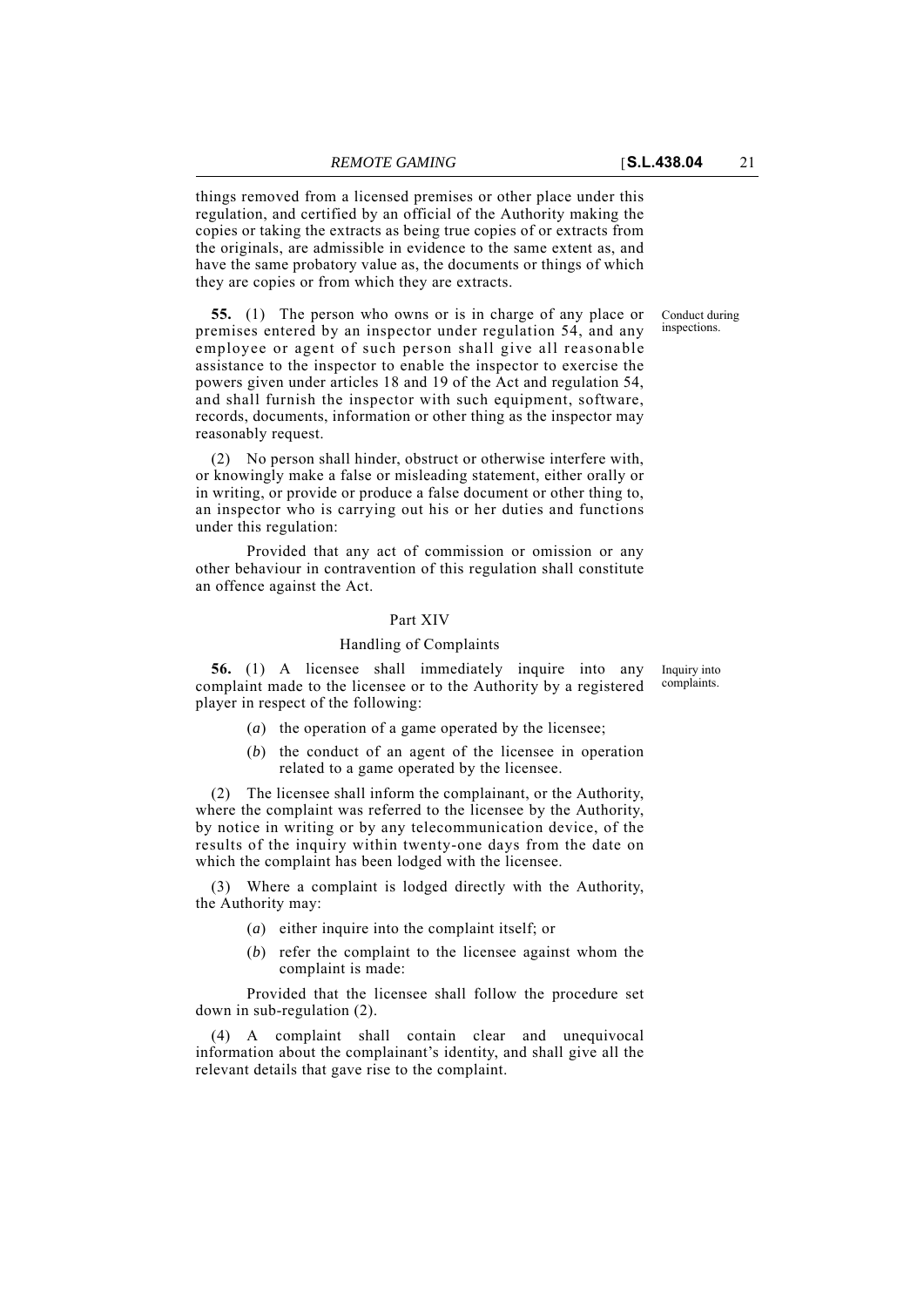# Part XV

#### Financial Provisions

Gaming tax. *Substituted by: L.N. 90 of 2011.*

**57.** A licensee shall pay to the Authority the rate of tax established in the Fourth Schedule.

### Part XVI

### Offences and Penalties

Contraventions, fines and penalties. *Amended by: L.N. 426 of 2007.*

**58.** Any contravention of these regulations shall be considered an offence against the Act and any person so guilty of an offence shall, on conviction, be liable to a fine (*multa*) of not less than six thousand and nine hundred and eighty-eight euro and twelve cents  $(66.988.12)$  and not more than two hundred and thirty-two thousand and nine hundred and thirty-seven euro and thirty-four cents ( $\epsilon$ 232,937.34) or to imprisonment for a term of not more than two years, or to both such fine and imprisonment:

Provided that where the person convicted of such an offence is a recidivist, he shall be liable to a fine (*multa*) of not less than eleven thousand and six hundred and forty-six euro and eighty-seven cents ( $E11,646.87$ ) and not more than three hundred and forty-nine thousand and four hundred and six euros and one cent ( $\epsilon$ 349,406.01), or to imprisonment for a term of not less than six months and of not more than three years, or to both such fine and imprisonment:

Provided further that where the person so found guilty is the director, manager, secretary or other similar officer of a company or other undertaking, the said person shall, for the purpose of this regulation, be deemed to be vested with the legal representation of the same company or other undertaking, which shall accordingly be liable *in solidum* with the person found guilty for the payment of the said fine.

**59.** (1) Without prejudice to anything contained in articles 67, 68, 69, 70, 71, 72, 73 and 74 of the Act, the Authority may, with the concurrence of a licensee who contravenes a condition of his licence, or any directive issued by the Authority under these regulations, impose an administrative fine or sanction upon such licensee:

Provided that such an administrative fine or sanction may be imposed as an alternative to proceedings in court and it shall not exceed two hundred and thirty-two thousand and nine hundred and thirty-seven euro and thirty-four cents  $(E232, 937.34)$ .

### Part XVII

#### Advertising

**60.** (1) No licensee shall in any way engage in advertising or permit anyone involved in the licensee's operations to engage in advertising that:

> (*a*) implies that remote gaming promotes or is required for social acceptance, personal or financial success or the resolution of any economic, social or personal

Administrative fine. *Amended by: L.N. 426 of 2007.*

Limits of advertising.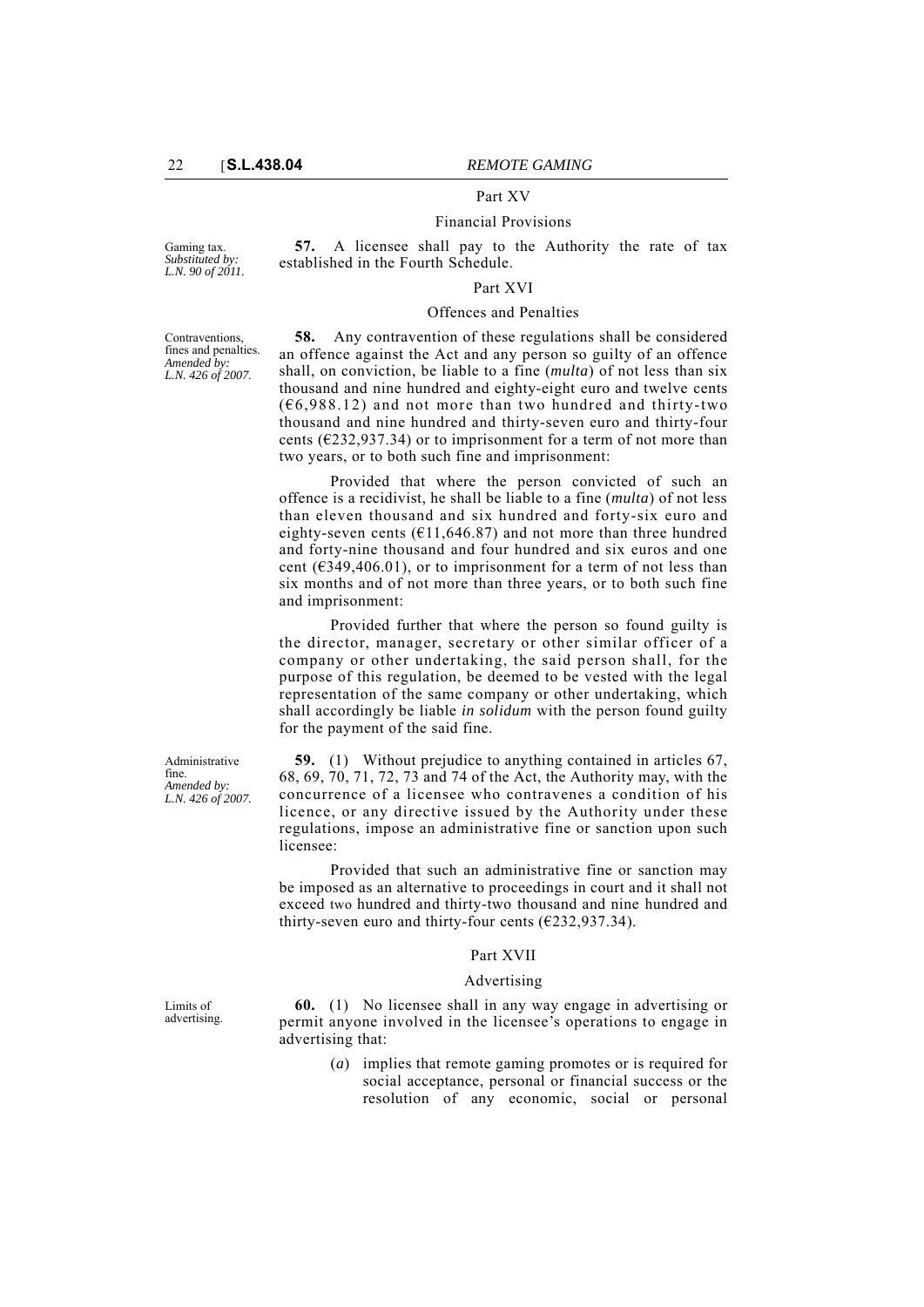- (*b*) contains endorsements by well-known personalities that suggest remote gaming contributed to their success;
- (*c*) is specifically directed at encouraging individuals under eighteen years of age to engage in remote gaming;
- (*d*) exceeds the limits of decency.

(2) The licensee shall not engage in any activity that involves sending of unsolicited electronic mail, whether it is through its own operation or by the intervention of third parties.

#### Part XVIII

#### Monitoring System

**61.** (1) The Authority may, at any time, following consultation with the licensees, require a licensee, a specific category of licensees or all licensees to connect any of its systems to a monitoring system operated by the Authority, and to maintain such connection at all times.

(2) In the event that the Authority imposes the requirement referred to in sub-regulation (1), the Authority may specify the specifications necessary for it to be able to, and the manner in which it shall operate the monitoring system in directives, and licensees shall modify or upgrade their systems as necessary to ensure their compatibility with the monitoring system and the requirements of the Authority.

**62.** (1) The Authority may use a monitoring system for:

- (*a*) receiving reports or statements which licensees are obliged to submit to the Authority in terms of these regulations, any directive, any other applicable law or any condition of the licence;
- (*b*) monitoring and receiving information relating to the games and the gaming operation, including player, game and financial data as may be required by the Authority to fulfil its objectives at law;
- (*c*) investigating the compliance by the licensee with the Act, these regulations, any licence conditions, directives, and any other applicable legislation, including any laws or regulations at any time in force for the prevention of money laundering;
- (*d*) the compilation of statistics and analytics in an aggregated format and research; and
- (*e*) any other purpose required by the Authority in fulfilling its objectives at law, or as may be specified in directives issued by the Authority from time to time.

(2) Any information collected by the Authority in terms of subregulation  $(1)(d)$  may be made available to the public.

(3) The Authority shall not be liable for any compensation to

Use of monitoring system. *Added by: L.N. 131 of 2016.*

*L.N. 131 of 2016.*

Monitoring system. *Added by: L.N. 131 of 2016.*

*Added by:*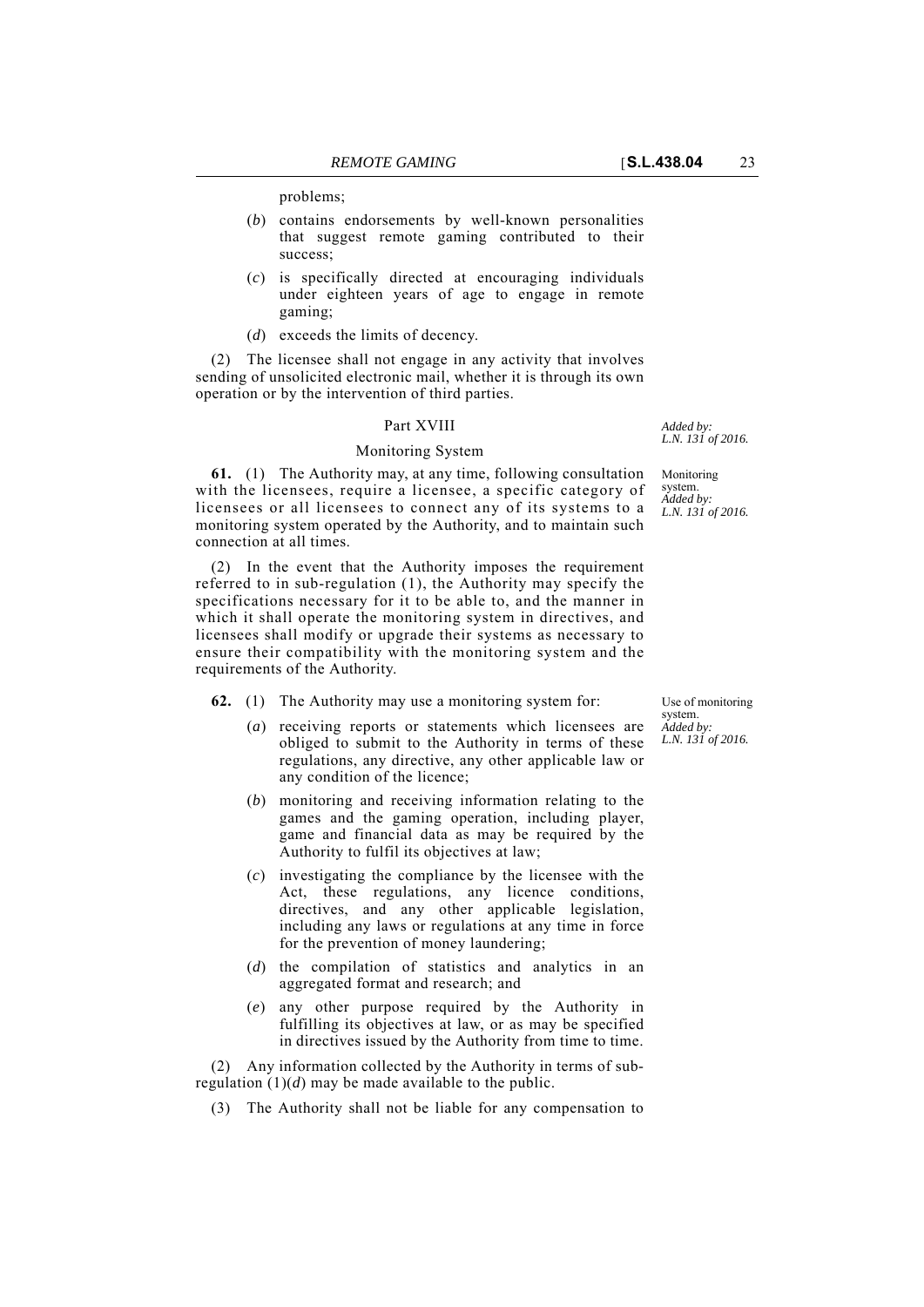any person for loss or damage due to a fault in the monitoring system, or in the telecommunications system used to operate the monitoring system.

Compliance with the requirements of the monitoring system. *Added by: L.N. 131 of 2016.*

**63.** Where the obligations referred to in regulation 61 have been imposed, a licensee shall ensure that its systems, and the means of distance communication through which its systems are connected to the monitoring system, comply with any standards or requirements established by the Authority, and remain so compliant throughout the duration of the licence, and shall not be modified, tampered with, or re-programmed by any person without the approval of the Authority.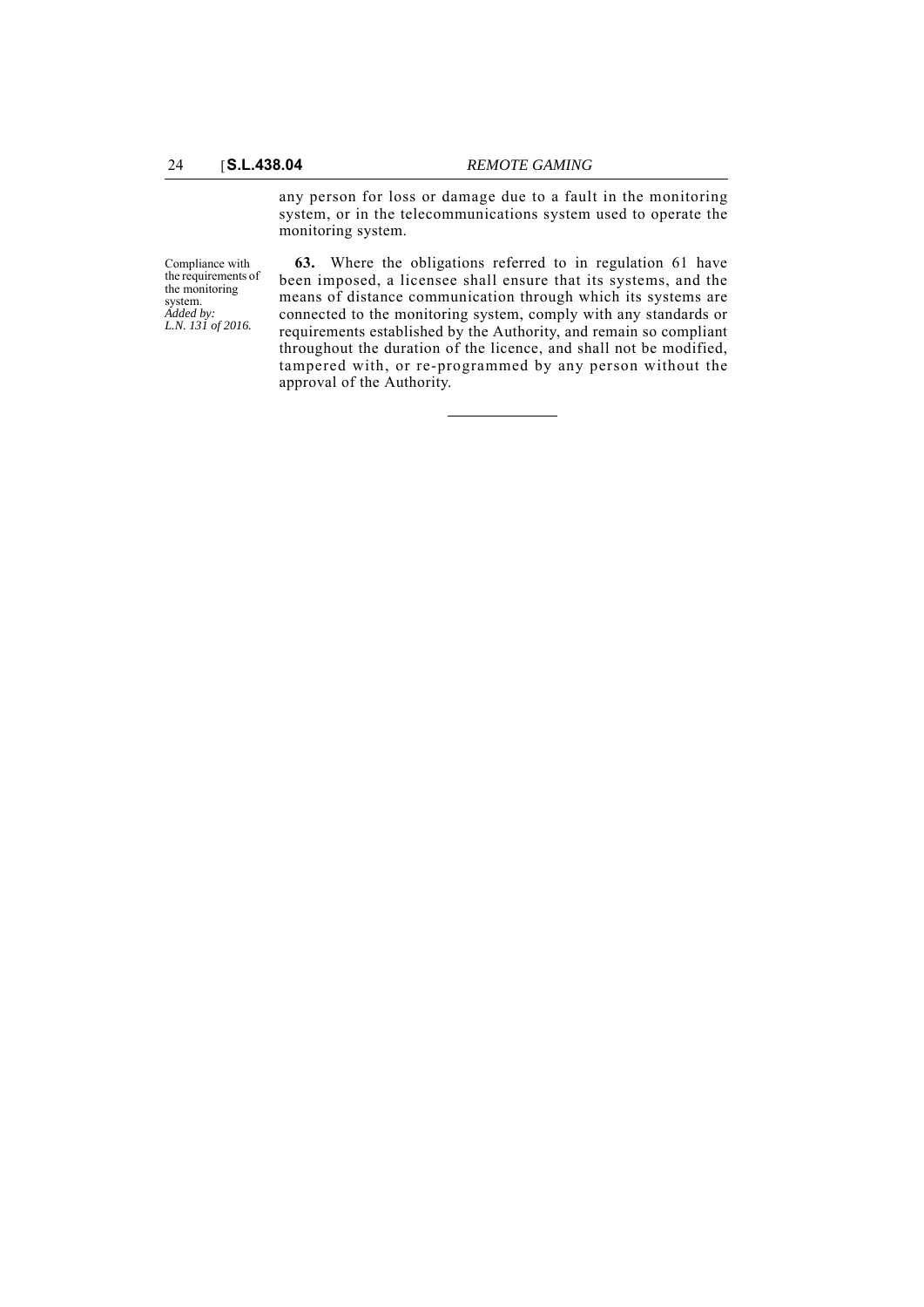# First Schedule *Amended by:*<br>*L.N. 90 of 2011.* **Regulation 3** Licences

Applicants may apply for either or all of the following licences:

- (*a*) Class 1 Remote Gaming Licence shall be a remote gaming licence.
- (*b*) Class 2 Remote Gaming Licence shall be a remote betting office licence.
- (*c*) Class 3 Remote Gaming Licence shall be a licence to promote and, or abet remote gaming from Malta.
- (*d*) Class 4 Remote Gaming Licence shall be a licence to host and manage remote gaming operators, excluding the licensee himself.

Second Schedule *Amended by:* Regulation 6 Application and Licence Fees

*L.N. 426 of 2007. Substituted by: L.N. 90 of 2011.*

1. Together with the submission of an application for the issuing of a remote gaming licence, an applicant shall pay to the Authority a fee of two thousand and three hundred and thirty euro ( $\epsilon$ 2,330).

2. A licence fee of eight thousand and five hundred euro ( $\epsilon$ 8,500) shall be paid by the licensee to the Authority, yearly in advance:

Provided that the first licence fee shall be paid immediately before the licence is issued by the Authority.

Upon application for the renewal of a remote gaming licence, a renewal fee of one thousand and five hundred euro  $(61,500)$  shall be paid by the licensee to the Authority.

4. Together with any request or application made by a licensee for an approval by the Authority in terms of regulation 11(1) and (3), the licensee shall pay to the Authority a fee of one thousand and five hundred euro ( $\epsilon$ 1,500).

5. Together with any request or application made by a licensee for an approval by the Authority in terms of regulation  $11(4)(e)$ , the licensee shall pay to the Authority:

(*a*) a fee of seventy euro ( $\epsilon$ 70) for simple agreements, which shall be thereafter paid to the Authority annually unless the Authority is notified that the contractual arrangement has been terminated:

Provided that in no case shall any licensee pay a sum exceeding thirty thousand euro ( $\epsilon$ 30,000) in terms of this paragraph;

(*b*) an administrative hourly fee for complex agreements, which shall be pre-determined and communicated to the licensee before the commencement of the approval process:

Provided that the Authority may require all applicants for such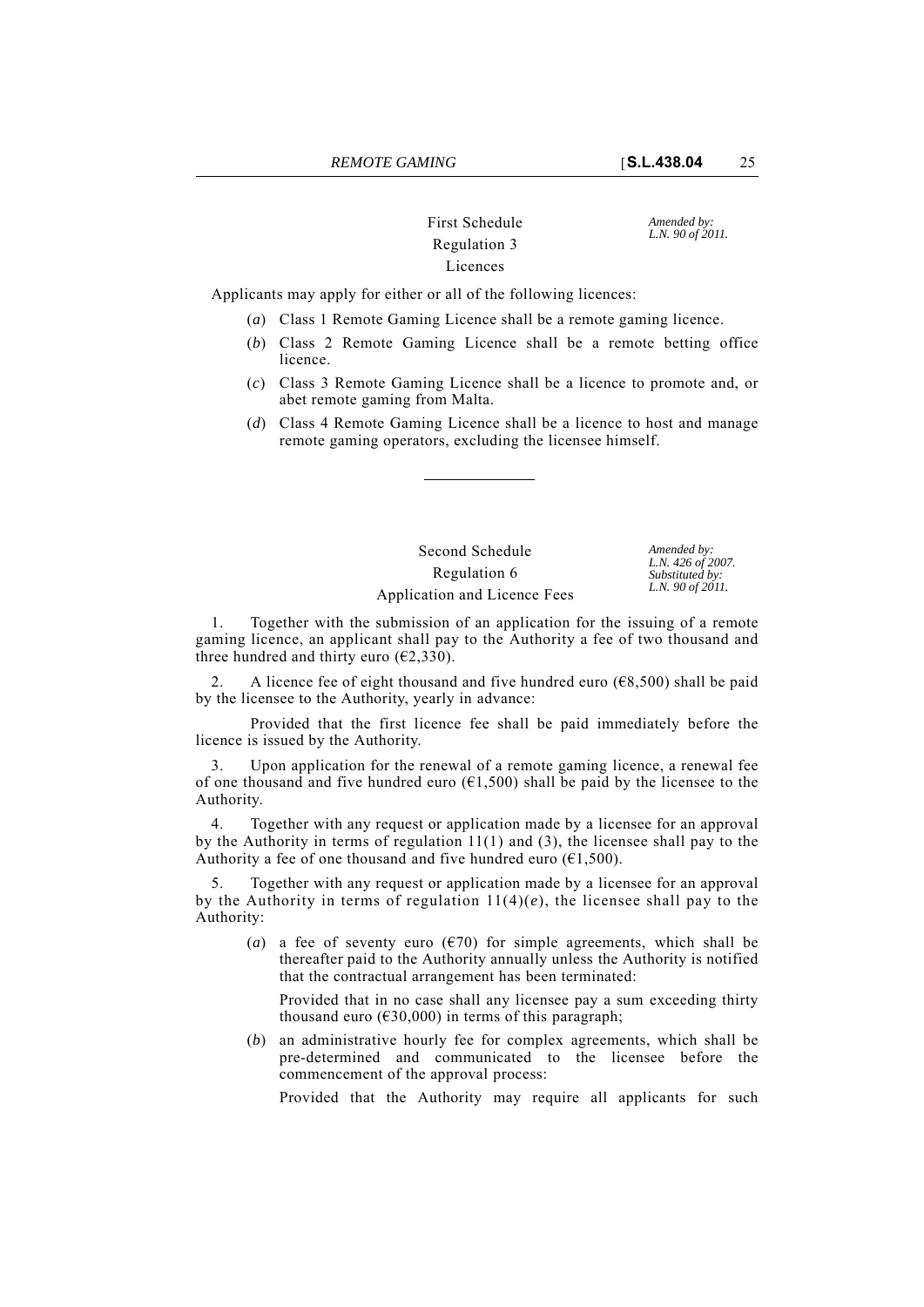approvals to pay the administrative costs incurred in order to have such agreements reviewed.

*Amended by: L.N. 131 of 2016.*

Third Schedule Regulation 25 Technical requirement for gaming system

The gaming system must:

- (*a*) faithfully follow the game rules published by the operator; and
- (*b*) provide over time no more than the expected house advantage to the operator.
- 2. Both the gaming and financial transactions must be congruent and secure.

3. The gaming system must satisfy the following criteria for randomness, following Schneier:

- (*a*) the data must be randomly generated, passing appropriate statistical tests of randomness;
- (*b*) the data must be unpredictable, i.e. it must be computationally infeasible to predict what the next number will be, given complete knowledge of the algorithm or hardware generating the sequence, and all previously generated numbers;
- (*c*) the series cannot be reliably reproduced, i.e. if the sequence generator is activated again with the same input (as exactly as is reasonably possible) it will produce two completely unrelated random sequences.

4. The outcome of any game event, and the return to the player, must be independent of the CPU, memory, disk or other components used in the playing device used by the player.

5. The game or any game event outcome must not be affected by the effective bandwidth, link utilisation, bit error rate or other characteristic of the communication channel between the gaming system and the playing device used by the player.

6. The gaming system must be able to display for each game the following information on the current page or on a page directly accessible from the current page via a hyperlink:

- (*a*) the name of the game;
- (*b*) restrictions on play;
- (*c*) instructions on how to play, including a pay-table for all prizes and special features;
- (*d*) the player's current account balance;
- (*e*) unit and total bets permitted;
- (*f*) the rules of the game;
- (*g*) information relating to the average winnings paid out to players of the game over a period of time or a particular number of plays.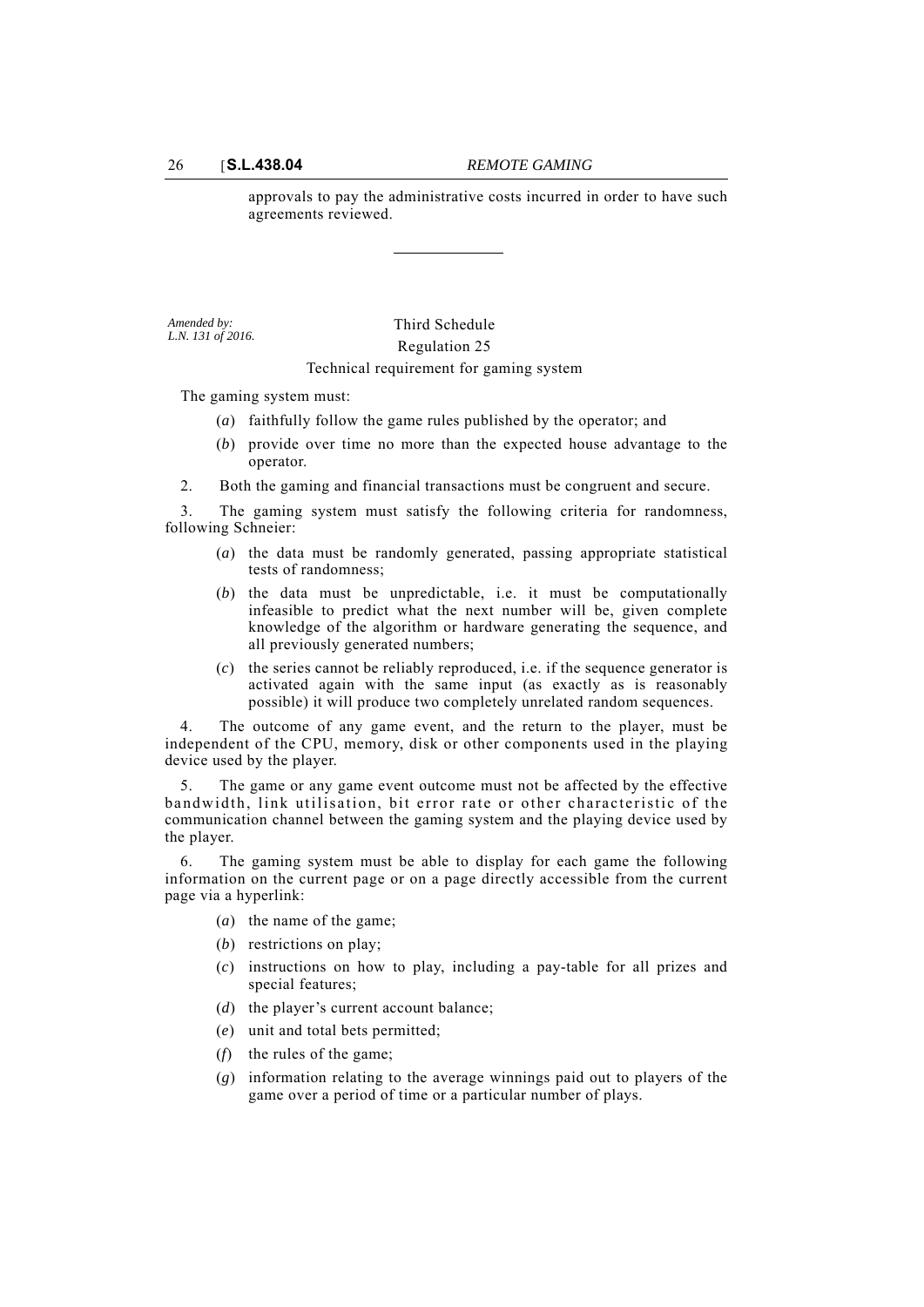7. All financial reports produced by the gaming system must be congruent with gaming transaction reports and conversely:

Provided that all such reports shall be readily and freely available to the Authority.

8. The gaming system must:

- (*a*) be capable of producing monthly auditable and aggregate financial statements of gaming transactions, and
- (*b*) calculate accurately all taxation and other monies due to the Authority.

9. The gaming system must maintain information about all games played, including:

- (*a*) the identity of the player;
- (*b*) the time the game began as recorded on the games server;
- (*c*) the balance on the player's account at the start of the game;
- (*d*) the stakes placed in the game (time stamped by the games server);
- (*e*) the game status (in progress, complete, etc.);
- (*f*) the result of the game (time stamped by the games server);
- (*g*) the time the game ended as recorded by the games server;
- (*h*) the amount won or lost by the player; and
- (*i*) the balance on the player's account at the end of the game.

10. The gaming system must maint.ain information about significant events as follows:

- (*a*) large wins;
- (*b*) transfers of funds in excess of such amount as the Authority may from time to time direct by notice in writing to the operator;
- (*c*) changes made by the operator to game parameters.

11. Any variations to any of the requirements specified in this Schedule shall be submitted to the Authority for its approval by notice in writing.

> Fourth Schedule *Amended by:* Regulation 57 Taxation

*L.N. 426 of 2007. Substituted by: L.N. 90 of 2011.*

1. A licensee, duly licensed by the Lotteries and Gaming Authority, shall pay to the Authority on behalf of the Government the following rate of taxation:

(*a*) A Class 1 licensee, shall pay a sum equivalent to four thousand and six hundred and sixty euro  $(64,660)$  for the first six months and subsequently seven thousand euro ( $\epsilon$ 7,000) per month for the entire duration of the licence period:

Provided that a Class 1 Licensee operating on a hosting platform in possession of a Class 4 Remote Gaming licence, shall pay one thousand and two hundred euro ( $\epsilon$ 1,200) per month for the entire duration of the